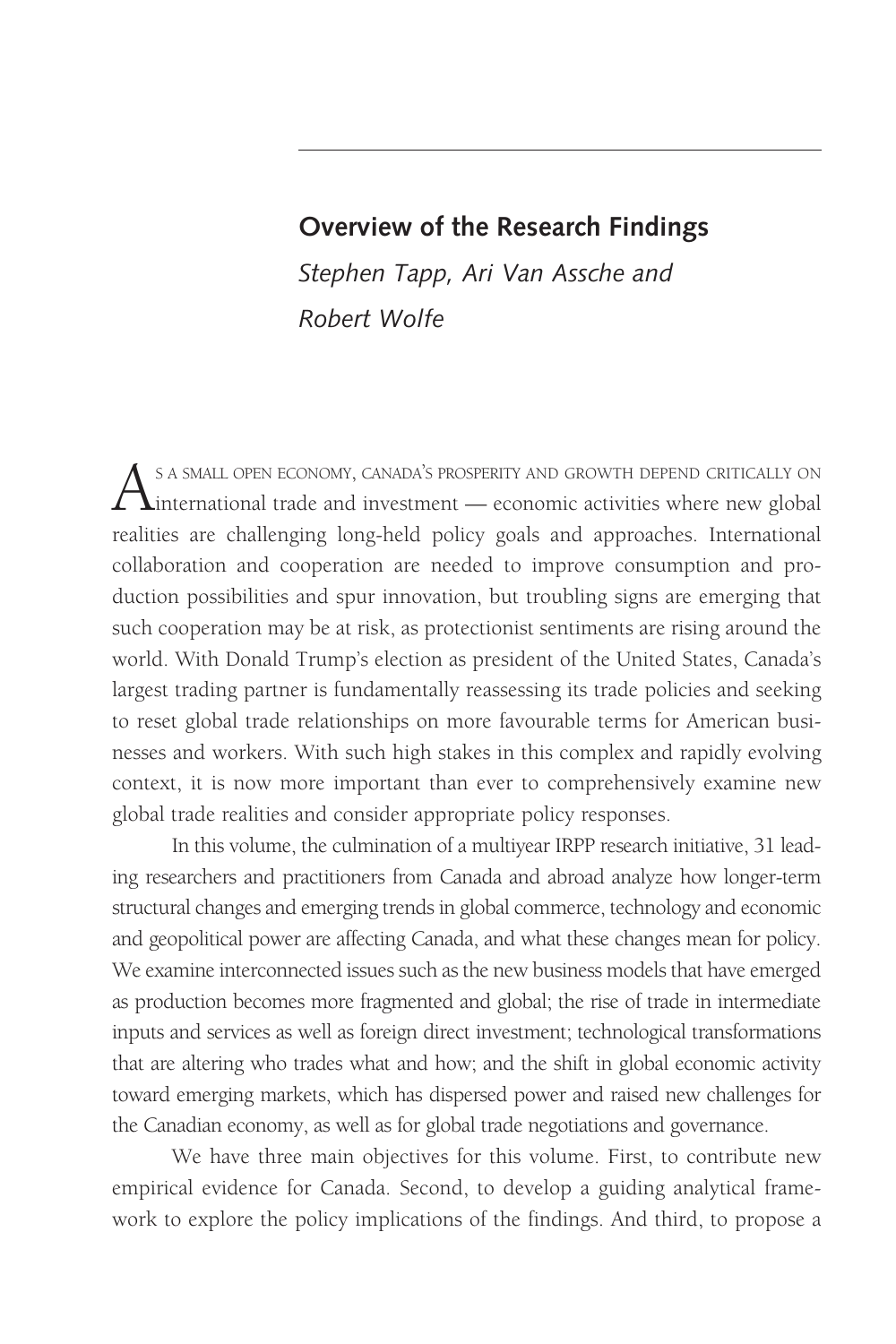carefully considered, forward-looking suite of trade-related policy priorities that will promote the growth and productivity of the Canadian economy. In this overview chapter we summarize our contributors' findings, mostly written over the course of 2015 a nd 2016.<sup>1</sup> The appendix is a summary of the authors' policy recommendations. In the concluding chapter, we consider the results of this research in the political context of early 2017, summarizing our policy implications and recommendations in light of recent developments.

The volume is structured in five parts. The first two parts, on firm-level trade and global value chains, develop the overarching analytical perspectives. They describe new patterns in Canada's integration into the global economy and interpret these developments through the lens of recent advances in the academic literature. The third part examines how these new global realities are affecting the design of Canadian commerce policies. The chapters in the first three parts are full-length research papers, written by North American and European academics from the fields of economics, international business, public policy and law, and by researchers in governmental organizations and think tanks. The chapters in the fourth part are generally shorter commentaries that present perspectives from several prominent trade practitioners and stakeholders. The volume concludes in part five with the editors' summary of this research initiative and its key policy priorities.

#### **Firm-Level Views of Canadian Trade**

THE AUTHORS IN PART ONE OF THE VOLUME EXAMINE CANADIAN TRADE POLICY USING<br>a firm-based approach. Whereas trade theory in the 1980s and 1990s typically focused on industries — implicitly assuming that firms in the same industry are similar to one another — twenty-first-century trade theory focuses on firms. This new perspective has revealed vast differences, or heterogeneity, among firms in the same industry in a variety of important activities (such as exporting and innovation) and performance measures (such as productivity). These differences affect a firm's likelihood of succeeding in domestic and global markets; they also help explain why different types of firms respond differently to changes in the trade environment and trade policy, and thereby provide a better understanding of the distributional effect of trade on firms and workers. These chapters emphasize the strong links between trade and productivity, the importance of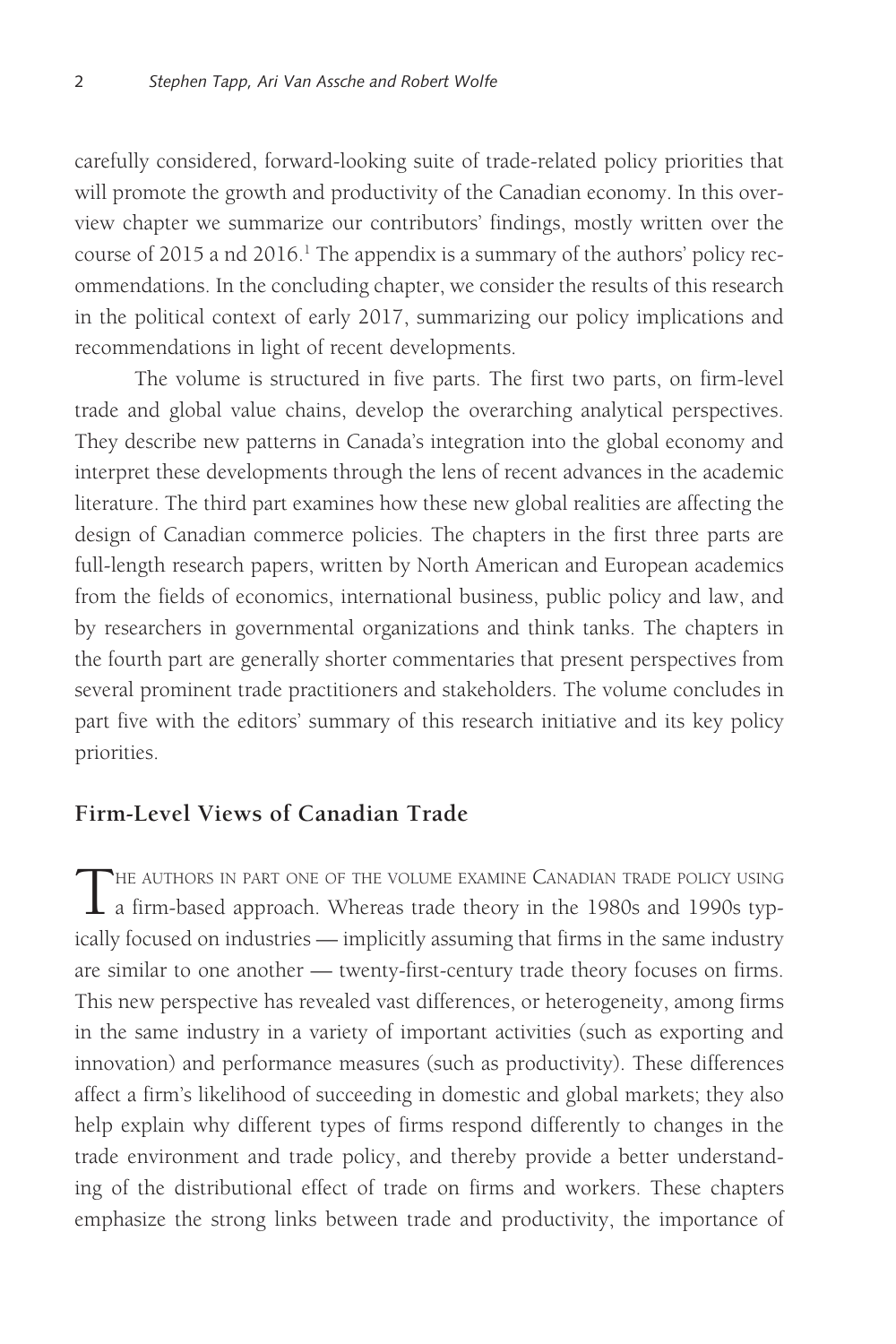distributional considerations and the benefits of policies that reduce the fixed costs of participating in global markets.

# **International Trade with Firm Heterogeneity: Theoretical Developments and Policy Implications**

### *Beverly Lapham*

Leading off this part, Beverly Lapham reviews the recent developments in theoretical trade models and explores their policy implications. She focuses on a seminal model developed by Marc Melitz that emphasizes firm-level differences and decisions. This important model highlights the fixed costs of entering foreign markets and the upfront and uncertain nature of this investment. It predicts that exporters will tend to be larger and more productive than non-exporters — predictions that have been confirmed for Canada and many other countries. An important idea in the basic model is that only the most productive firms are profitable enough to cover the high costs of entering foreign markets. As a result, only "better" firms become exporters (in other words, there is so-called positive self-selection into exporting), though it is now increasingly clear that the act of trading can also raise firm-level productivity.

The Melitz model not only allows us to understand which firms trade and why, it also identifies a new channel through which trade policy can enhance a country's productivity — by shifting the economy's resources from lower-productivity firms to higher-productivity ones. When access to foreign markets improves, more productive firms that previously served only the domestic market enter those foreign markets and expand their production, as do existing exporters. Less productive firms exit because of increased foreign competition and higher domestic wages. Detailed estimates of the impact of the Canada-US Free Trade Agreement attribute over 60 percent of the productivity gains in Canada's manufacturing sector, after tariff cuts, to this type of industrial restructuring, as opposed to growth that occurred within firms.

Lapham also reviews recent extensions to the model. These include work that models how complementarities between exporting and importing can raise a firm's productivity; the use of foreign direct investment, rather than exports, to serve foreign markets; the links between trade and innovation; the impact of trade on the labour market and the potential for increased wage inequality; and how trade can reduce the markup of selling prices relative to production costs.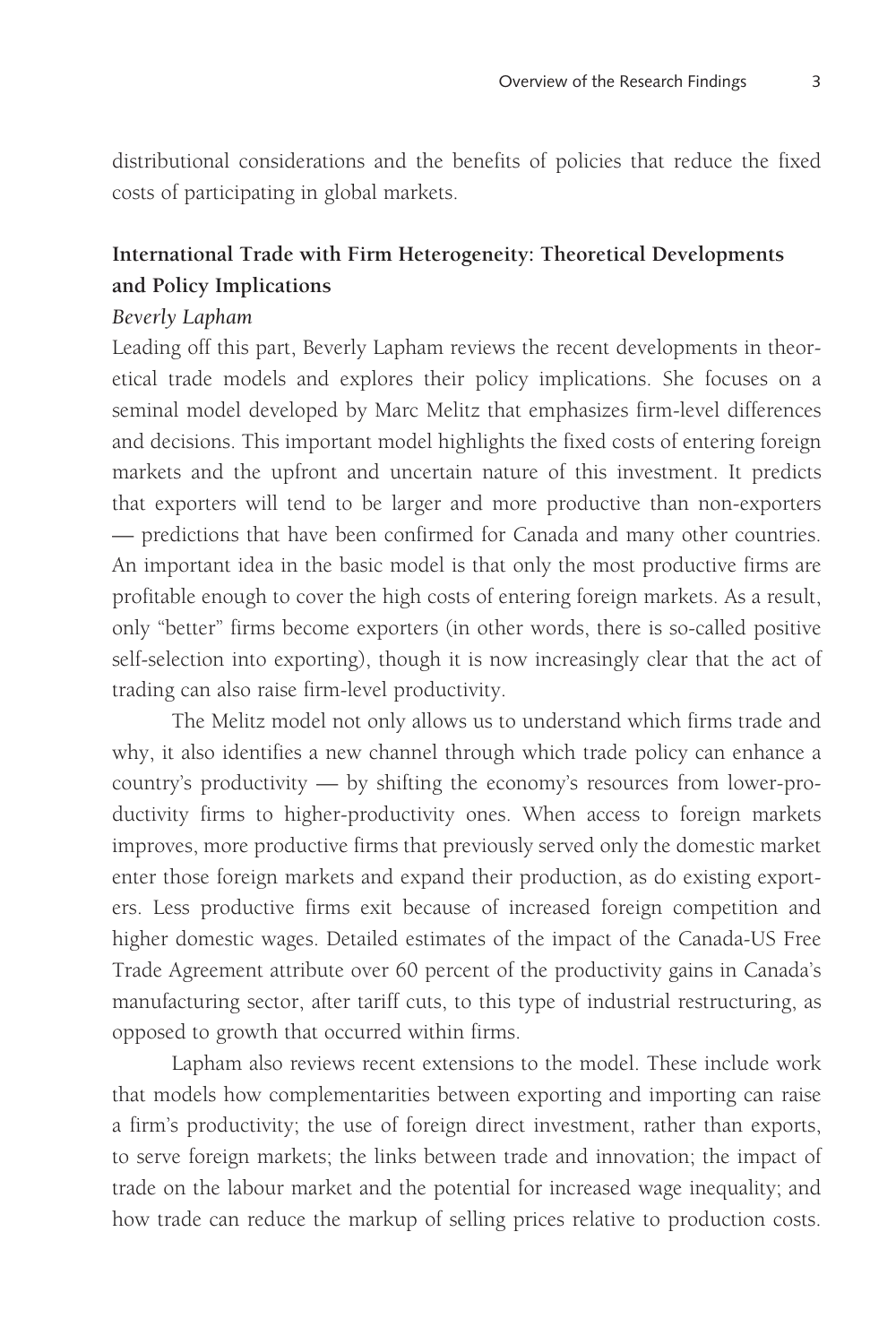The results of this literature suggest that policy-makers should pay more attention to the effect of trade policies on existing and potential traders, trade flows and the distributional effects of trade on firms and workers. They also emphasize the importance of policies that lower the fixed costs of participating in international markets, and they highlight the need for greater coordination of traditional trade policies (such as tariffs and trade negotiations) and nontraditional policies that are closely related to trade (such as boosting productivity and innovation).

# **Trade and Productivity: Insights from Canadian Firm-Level Data / Global Value Chain Participation and the Productivity of Canadian Manufacturing Firms**

#### *John Baldwin and Beiling Yan*

In these two chapters John Baldwin and Beiling Yan demonstrate the value of using Canadian firm-level data to empirically investigate the close relationship between trade and productivity, which Lapham's chapter on trade theory features so prominently. In "Trade and Productivity," they begin by presenting suggestive evidence at the aggregate level that Canada's trade as a share of gross domestic product (GDP) and its business sector productivity have tracked each other quite closely in recent decades. Their analysis then uses firm-level data to reveal the underlying micro drivers of this macro relationship. In line with the theory, they find that export participation and export intensity increase with firm size; that Canadian exporters make an outsized contribution to economic activity (for instance, between 1974 and 2010, average labour productivity was 13 percent higher for exporters than for non-exporters in the manufacturing sector); and that imports are an important source of productivity gains because they can provide access to cheaper and higher-quality inputs (between 2000 and 2007, a remarkable two-thirds of Canada's effective multifactor productivity came from other countries).

Baldwin and Yan stress that the benefits from accessing new markets are not automatic: firm-specific factors matter and the size of these benefits may be attenuated by macroeconomic factors such as exchange rate movements that affect exporters' competiveness. Businesses that succeed abroad tend to be adaptable and innovative, introducing new products and processes. Investment is also a key part of the story and helps to explain why the largest productivity gains are often found for new entrants into export markets, which typically grow faster than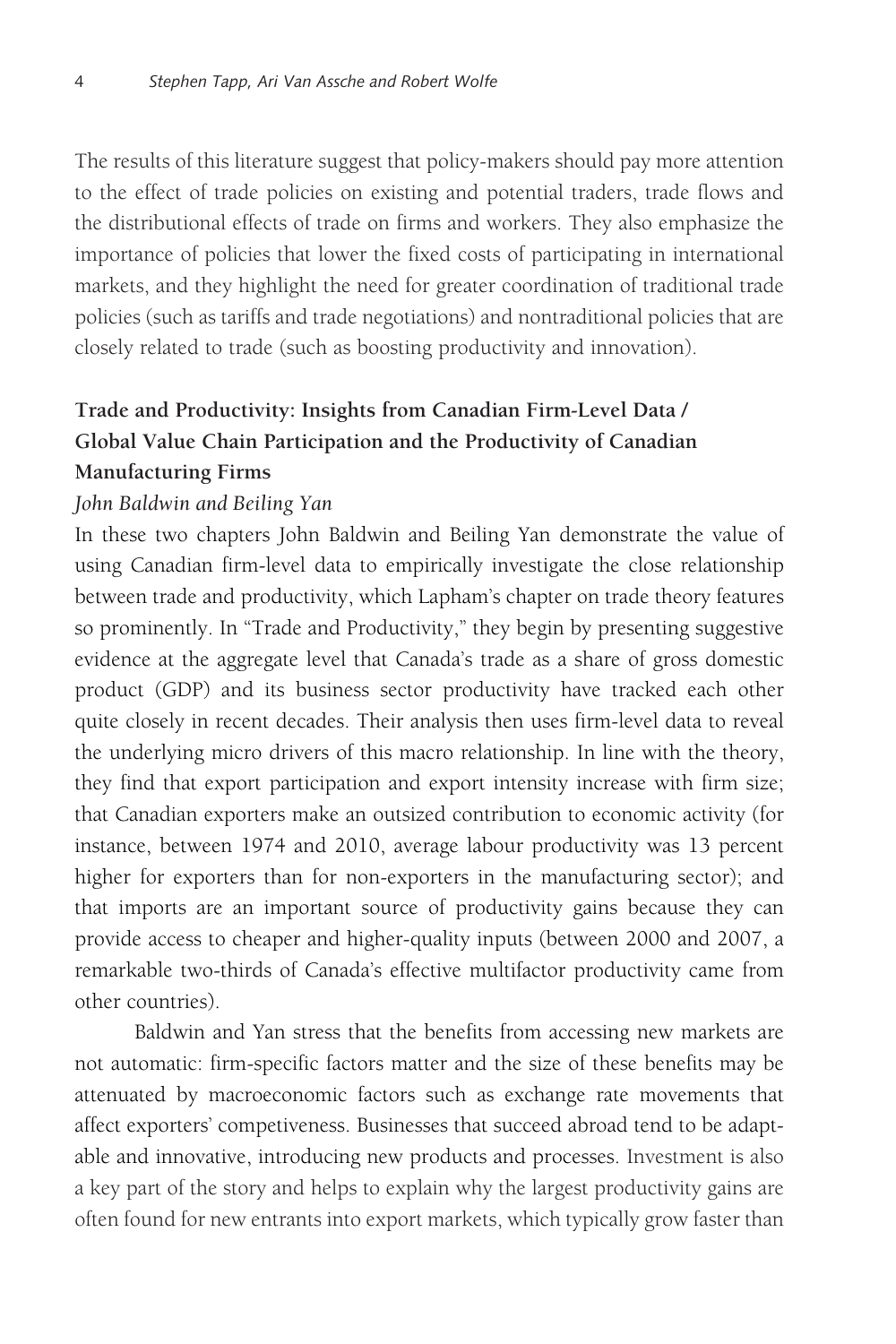more experienced exporters. When firms enter new markets, they often accumulate capital and invest in advanced technologies, research and development, and training. These activities develop their capacity to learn from and adopt international best practices. Larger markets — whether international or interprovincial — can also raise productivity by allowing firms to specialize production, exploit economies of scale and increase their capacity use.

In "Global Value Chain Participation," Baldwin and Yan analyze how a firm's participation in global value chains (GVCs, which are explored in more detail in part 2 of the volume) affects its productivity. They use a rich dataset of over 30,000 Canadian manufacturing firms over the period 2002-06. The authors define a GVC participant as a firm that imports intermediate goods and exports intermediate or final goods, and they investigate what happens over time to the productivity of firms that enter and exit GVCs.

Their results present strong empirical evidence of a causal link between GVCs and firm-level productivity. They find that Canadian manufacturing firms that joined GVCs became more productive than firms with similar characteristics that did not. This productivity advantage was evident within the first year and grew over time. The largest gains were made by firms that initially exported to other advanced economies. In contrast, firms that dropped out of GVCs — by no longer importing, no longer exporting or both — became less productive than firms that continued to belong to GVCs. This loss took longer to materialize, but after the first year the productivity disadvantage was similar in size to the gains enjoyed by GVC starters. The largest and most immediate losses for GVC quitters were incurred by firms that stopped importing from developing economies. Both the positive productivity effects of joining GVCs and the negative effects of quitting them were statistically significant and economically relevant, cumulating in firm-level productivity performance gaps of 8 to 9 percent on average after four years.

The authors also carefully document the pathways by which Canadian firms enter and exit GVCs, and they disentangle the relative productivity contributions of exporting and importing for two-way traders. They find that firms that enter GVCs are primarily importers that start exporting, while those that leave GVCs are largely two-way traders that stop exporting. Moreover, the productivity benefits from exporting are larger and longer-lasting than the positive effect of importing.

Baldwin and Yan's analysis suggests that policies that facilitate GVC participation should be at the heart of Canada's trade and productivity agenda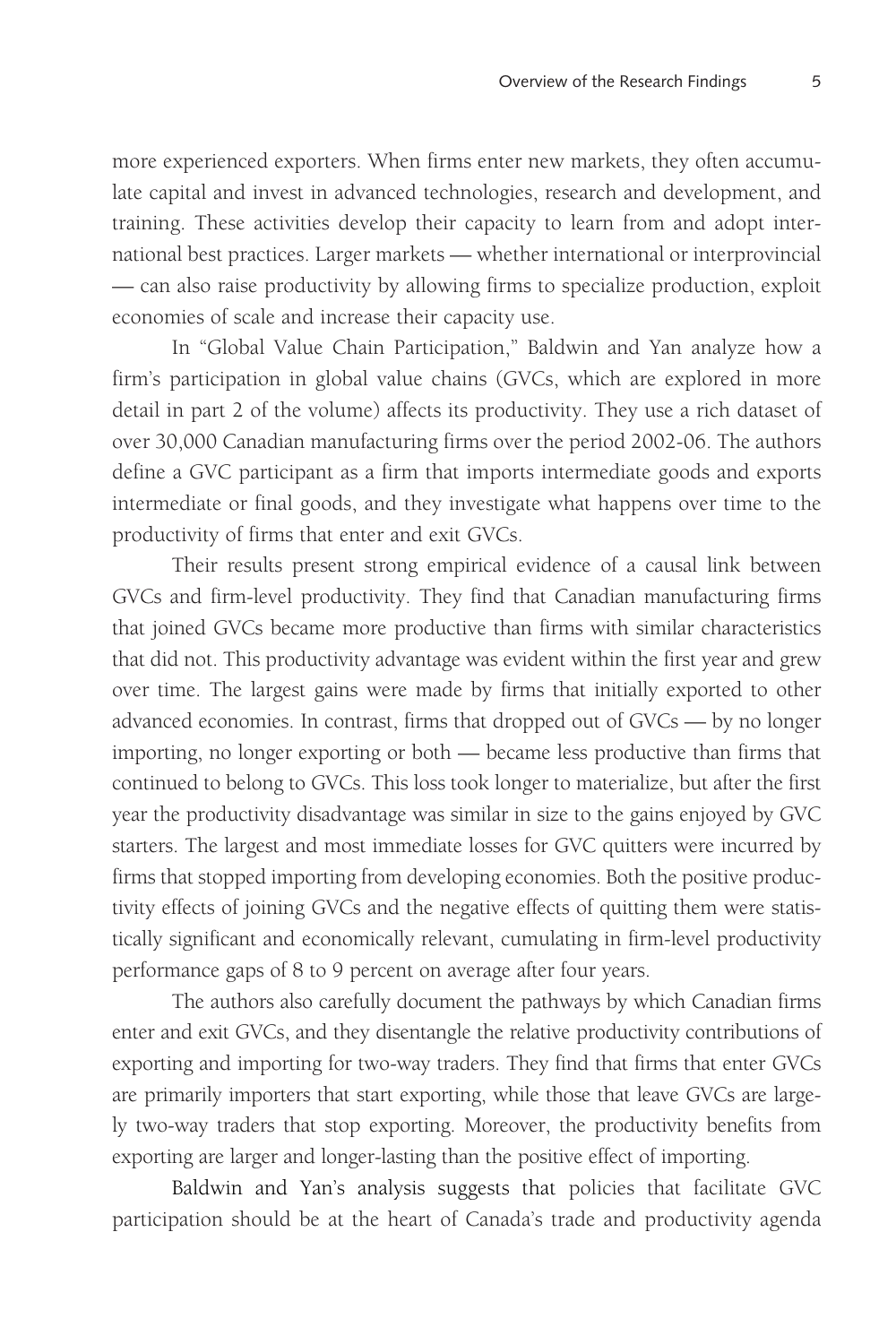(something that is echoed in other chapters, such as those written by Lapham and by Van Assche). It also has implications for the objective of increasing the share of Canada's exports to emerging markets: productivity gains from joining value chains involving emerging markets might be smaller than those from joining value chains involving advanced economies, and there may be a more immediate productivity loss incurred if these trading relationships eventually sever.

#### **Going Global: Canadian SME Trade and Emerging Markets**

#### *Sui Sui and Stephen Tapp*

Previous firm-level studies find that small and medium-sized enterprises (SMEs) generally are less successful exporters than large firms. In Canada, the policy response to this has been to encourage SMEs' participation in international trade, particularly in faster-growing emerging markets that would also help to diversify Canada's trade. This detailed analysis of Canadian SMEs' exporting activities finds evidence of SMEs' increased market diversification — as the share of Canada's total exports to emerging markets rose from 4 percent in 2001 to 10 percent in 2014 — and notes that these markets increasingly are the first stops in the export journeys of Canadian firms. Sui Sui and Stephen Tapp also identify several ways that SME trade differs from that of large firms: SMEs are less likely to export, they reach fewer markets (often only the United States) and their average export revenues are much lower (partly because their activities are more concentrated in industries with lower export revenues). The silver lining is that SME trade is naturally more "inclusive," because the export revenues are spread more broadly across many more firms.

The authors report, in line with findings in other chapters, performance premiums for Canadian SMEs that export, relative to non-exporters. They also show that SMEs that export to emerging markets perform slightly better, on average, than those that export to other destinations.<sup>2</sup> In seeking the larger rewards in these faster-growing emerging markets, however, firms can incur higher risks. Firm-level performance gaps between top and bottom Canadian exporters are particularly pronounced in these markets. In general, the chances of surviving in emerging markets are better for firms that are more experienced in the domestic market and/or that exported first to other advanced economies, so-called gradual exporters. But this is not the only recipe for success. A smaller number of firms operating out of Canada successfully reached emerging markets early in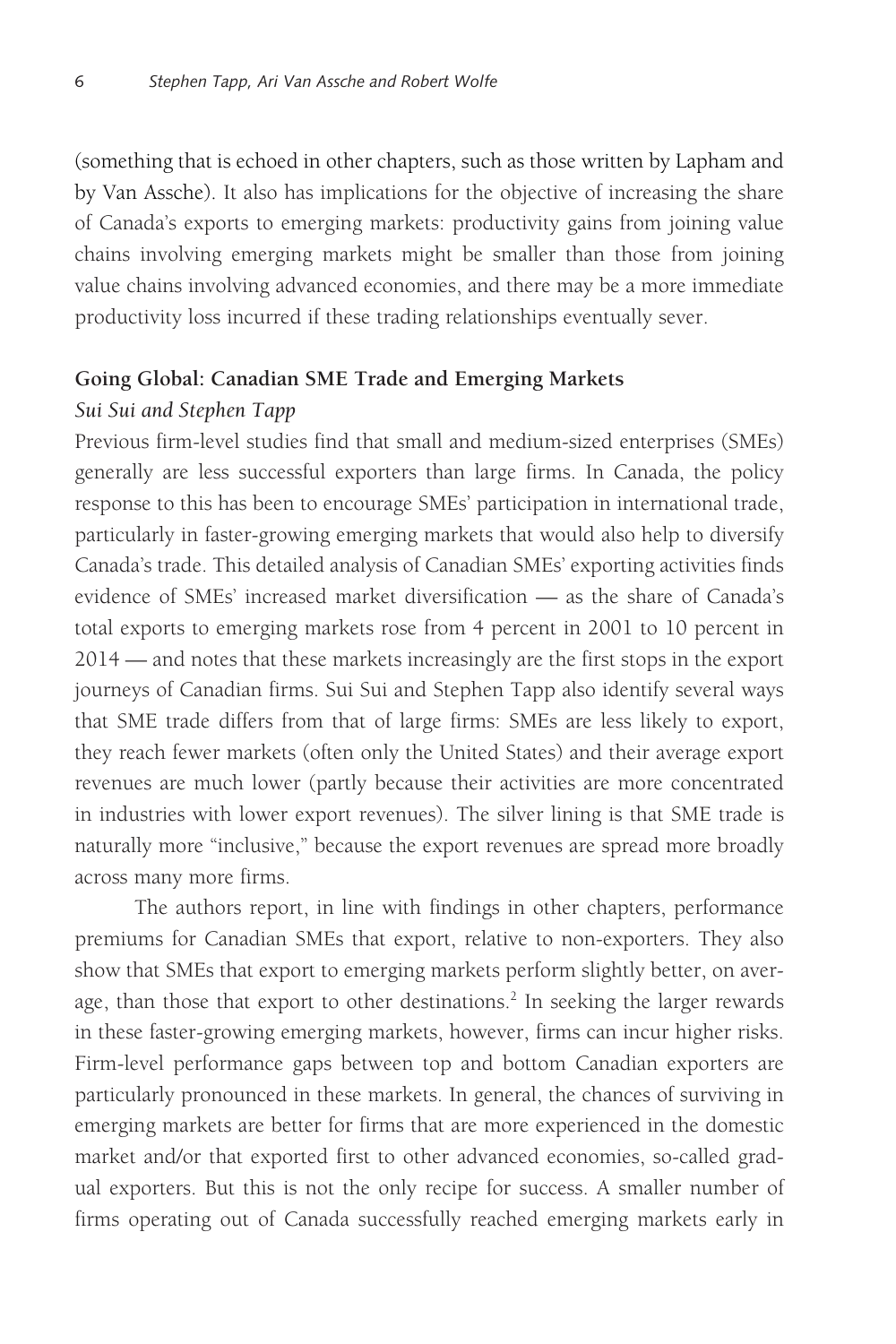their operations (they are known as "born global" firms), particularly markets for higher-technology services.

Sui and Tapp highlight key roles for the federal government, as a "trouble-shooter" to help address problems existing exporters face and as an "information provider" to survey market conditions and help potential exporters make well-informed decisions based on their particular circumstances. They say government information should be tailored to the needs of younger and smaller firms — including first-time traders — that generally need more external assistance and may be more receptive to implementing the changes needed to succeed in emerging markets. Given the surprisingly low take-up (about 5 percent) of government support by Canadian exporters, policy-makers should continue efforts to raise awareness of existing programs and design them to better meet the needs of SMEs. As well, they say, government should try to lower the costs Canadian firms face to engage with international markets (particularly emerging markets), costs that disproportionately restrain SME trade. This can be accomplished by implementing trade and investment agreements, simplifying customs procedures and promoting cross-border electronic commerce.

 The authors note that SMEs might be able to employ strategies other than exporting directly to emerging markets that could provide benefits at lower risk. As an example, high-potential SMEs can start by building up their resources and capabilities in less challenging foreign markets first, or by selling intermediate goods or services to larger North America-based multinationals that are active in emerging markets.

# **Technology-Enabled Small Business Trade in Canada: New Evidence from eBay Marketplaces**

### *Usman Ahmed and Hanne Melin*

Like Sui and Tapp, Usman Ahmed and Hanne Melin consider how to scale up Canada's international trade by small firms. However, their focus is not necessarily on emerging markets but on how new technologies can facilitate the process. Traditional trade is dominated by large multinational companies that make high-value, regular shipments of a standard range of products that they export using commercial trucks, ships and cargo containers along well-established trade corridors. Ahmed and Melin highlight a new type of technology-enabled trade that is developing thanks to better information flows, enhanced connectivity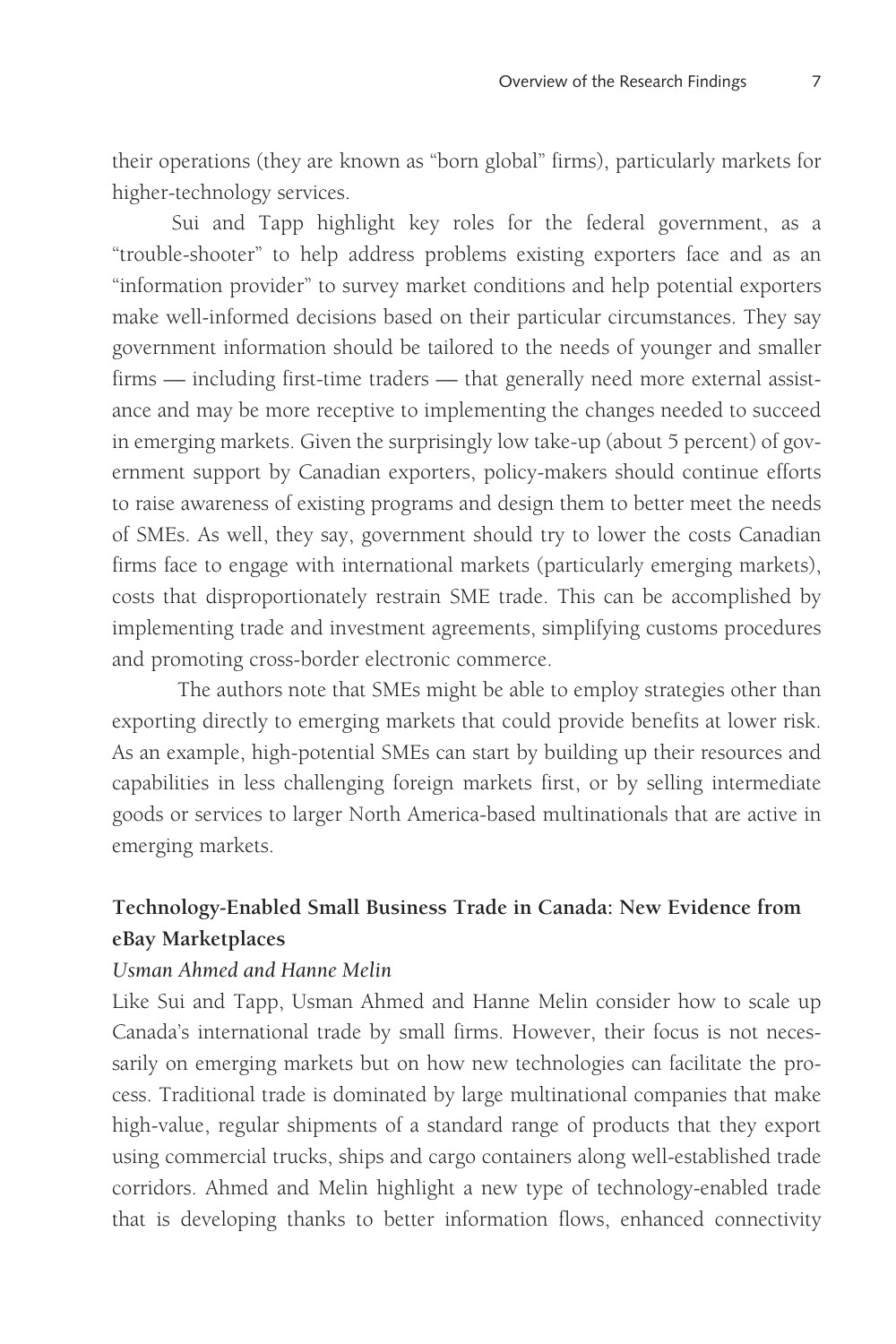and growing trust in online transactions. In contrast to traditional trade, technology-enabled trade features more small businesses and newcomers that ship lower-value, niche or customized products, often using the postal system, on an irregular basis, to idiosyncratic locations. Frequently consumers find the firms, rather than the firms finding the consumers.

Analyzing a unique dataset of Canadian firms from eBay Marketplaces from 2008 to 2013, Ahmed and Melin describe the ways technology-enabled international trade differs from traditional "offline" trade, and they identify impediments to online cross-border trade and policies to address them. They find that technology-enabled firms are much more likely to export and reach more countries than their offline counterparts (an annual average of 19 markets reached on eBay by online traders compared with fewer than 3 reached by offline traders). They also show that trade patterns in technology-enabled markets are more inclusive, with more new entrants (particularly smaller firms), and that the sales are less concentrated among the top firms.

They note, however, that technology-enabled small businesses face unique challenges, which need to be acknowledged in trade policy discussions if the full potential of these new trends is to be realized. One way government can do this is to significantly raise Canada's low-value (*de minimis*) threshold on dutyfree imports, which would lower transaction costs for consumers. For traders, government should reduce the cost of moving lower-value shipments across borders, as well as the time it takes and the uncertainty involved. They say that with expanded partnerships between customs agencies and businesses, customs risk assessments — determinations of which goods require additional border screening - could be updated to process goods faster at the border. For instance, valuable information not readily available for traditional trade, such as feedback ratings generated by online transactions, could help expedite customs procedures.

Ahmed and Melin recommend that small businesses be better integrated into "trusted trader" programs. These programs allow the private sector to share in the security responsibilities of customs in exchange for trade facilitation benefits. Mutual recognition agreements, which allow a trusted trader in one country to be recognized as such in other countries, could greatly increase the benefits of participation for SME participants. The authors also highlight other policy issues that are on the horizon, including the benefits of bringing the postal system into mainstream trade policy discussions; the need for a technologically neutral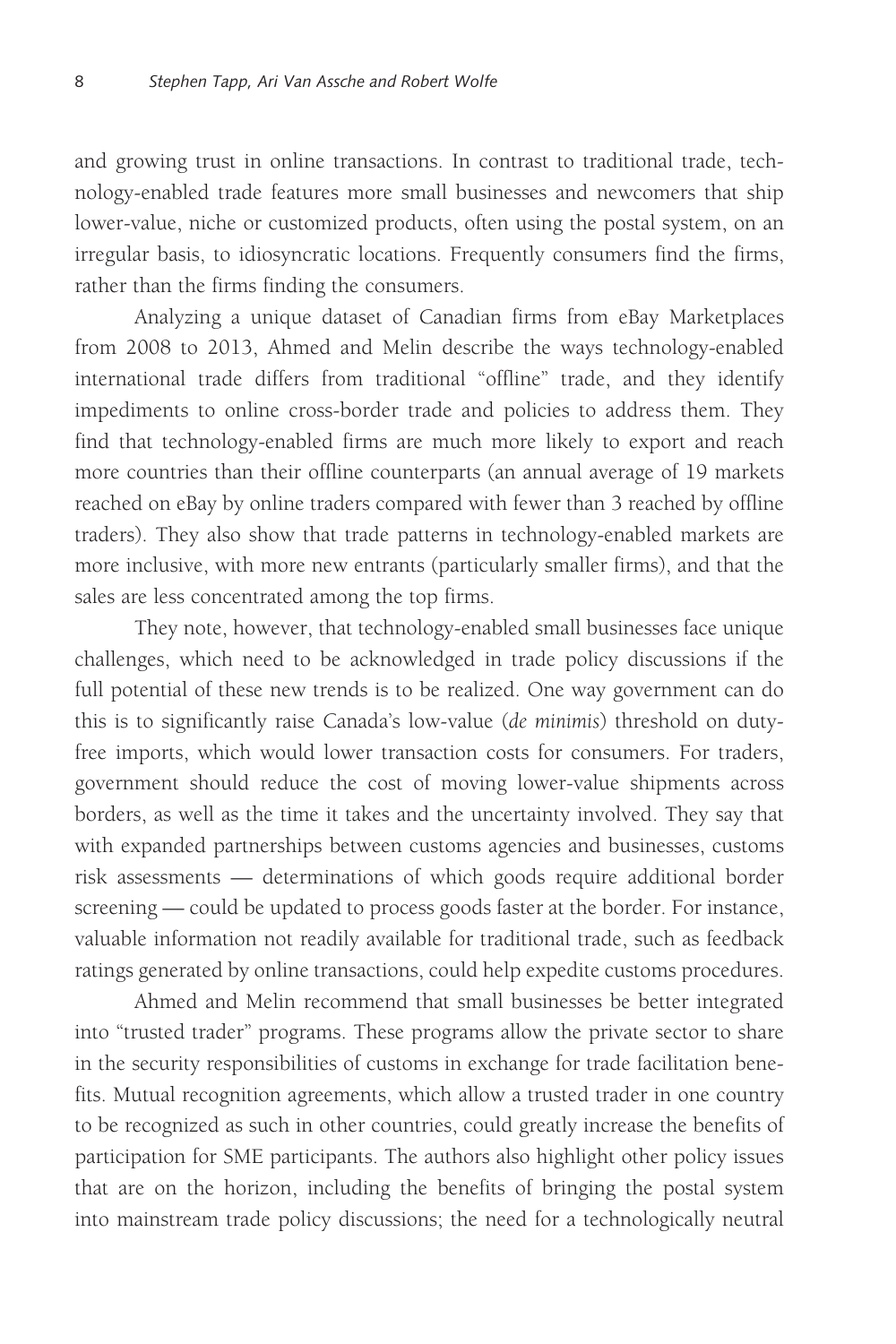financial services policy to support the growth of digital payment systems; and the importance of international regulatory cooperation on consumer protection laws.

### **Canada's Integration in Global Value Chains**

IN RECENT DECADES, LOWER TRADE COSTS AND TECHNOLOGICAL INNOVATIONS HAVE allowed companies to split their production processes into different tasks, n recent decades, lower trade costs and technological innovations have which can then be separated in space and time along global value chains (GVCs). World trade and production increasingly are structured around GVCs, particularly in industries such as electronics, transportation equipment, textiles and apparel. As a result, most international trade now involves exchanging not finished goods but intermediate inputs. In this part the authors show how the world economy has become more interconnected, demonstrate that Canada's engagement with overseas markets through foreign affiliates has increased, and discuss the importance of being a location that can attract and retain high-value-added tasks.

### **Global Value Chains and the Rise of a Supply Chain Mindset**

#### *Ari Van Assche*

Ari Van Assche provides an overview of recent academic research on GVCs, including the "task approach to trade." He examines how being integrated into GVCs has changed the way firms engage in international business and outlines the implications for trade policy. Whereas traditionally firms viewed international trade as a way to expand their sales into foreign markets, companies in GVCs have developed a "supply chain mindset." For these firms, global business is about not just the destination but also the journey. International expansion is a way to reduce production costs, access foreign technology and diversify exposure to supply chain shocks. At the same time, these firms are concerned about the complexities of moving goods, people and information across borders in multistage production systems.

Van Assche presents new cross-country empirical evidence that GVCs are generally good for growth — although he notes that further research is needed to assess the underlying direction of causality. In particular, he finds that countries that have integrated into GVCs tend to have faster output and employment growth. This suggests that increasing GVC integration likely would provide broader economic benefits for Canada, which unfortunately has not kept pace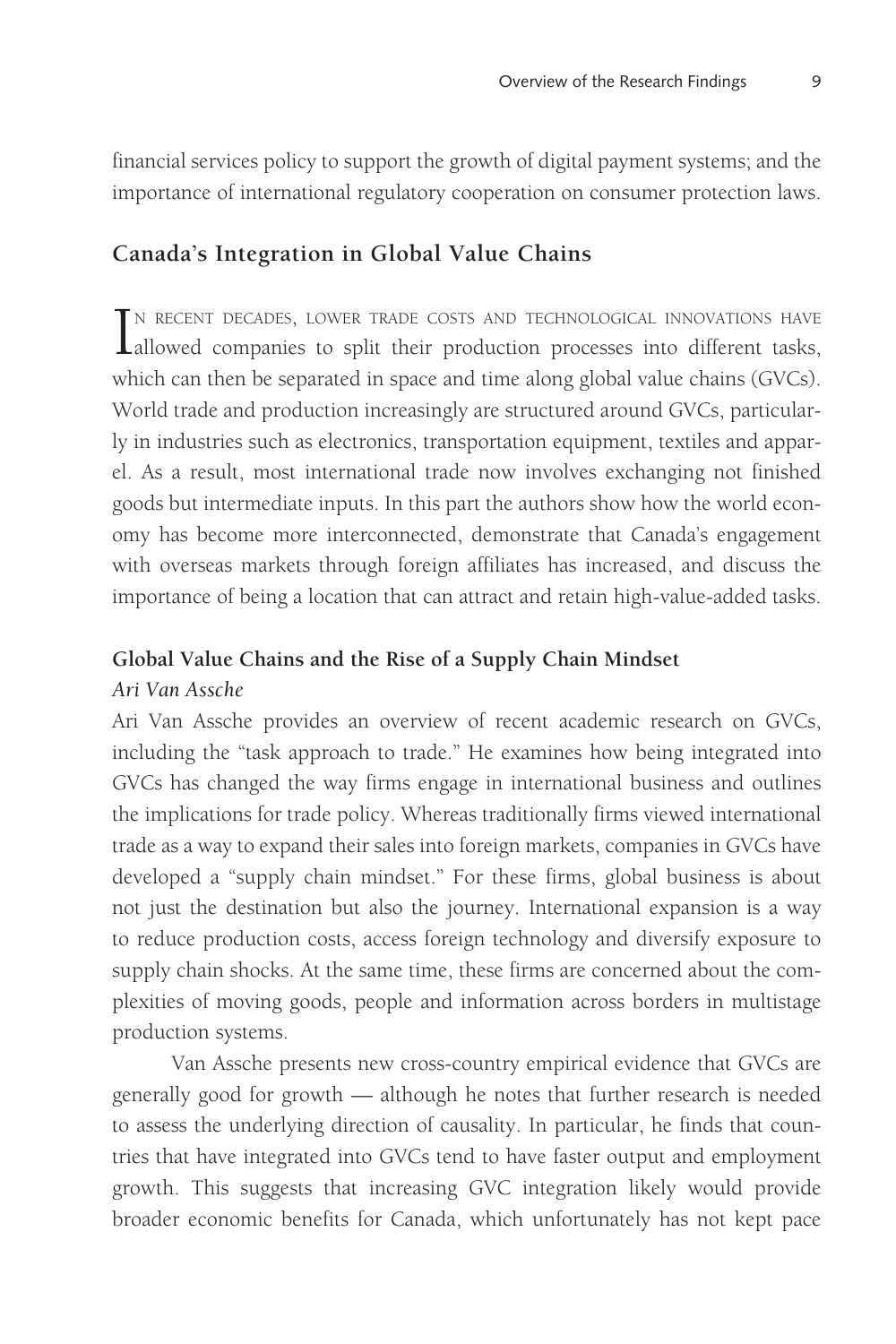with other countries in this regard. Van Assche's estimates imply that if Canada's GVC trade as a share of GDP had remained the same over the period from 1995 to 2009, rather than falling by 1.5 percentage points, its real GDP per capita growth would have been nearly 0.2 percentage points higher per year over that period, other things being equal.

The policy implication that most stands out from the new GVC reality, Van Assche says, is the importance of connectedness. To retain and strengthen competitiveness, trade policies should help facilitate Canadian companies' ability to connect rapidly and reliably with foreign value chain partners. Moreover, since the productivity of the export sector depends critically on its ability to connect to the most competitive foreign suppliers, policy-makers should focus not only on greasing the wheels on the export side but also on eliminating barriers on the import side. In addition, beyond the barriers that exist at the border, such as tariffs, policy-makers should also seek to remove trade impediments "behind the border," such as differences in product standards. The quality of the transportation infrastructure, communications networks and the regulatory environment all affect the ability of firms to integrate into GVCs. To implement this policy agenda, the government needs to better communicate the economic benefits of GVCs to the public as well as improve coordination of policies among government departments.

# **Leveraging Global Supply Chains in Canadian Trade Policy** *Emily Blanchard*

Another implication of the rise of GVCs, according to Emily Blanchard, is the growing importance of international ownership. Globally integrated supply chains, foreign investment and cross-border portfolio holdings mean that Canadian companies' operations now often extend beyond our geographical borders. This is muddying the distinction between national and foreign economic interests. Intuitively, when domestic constituencies hold a direct economic stake in foreign export markets, their home government has less incentive to levy tariffs and other import restrictions. Indeed, the growth of international ownership can provide stronger incentives for governments to liberalize trade. In other research, Blanchard finds empirical evidence that countries with more US offshoring activity — particularly developing countries — enjoy better tariff preferences in the American market.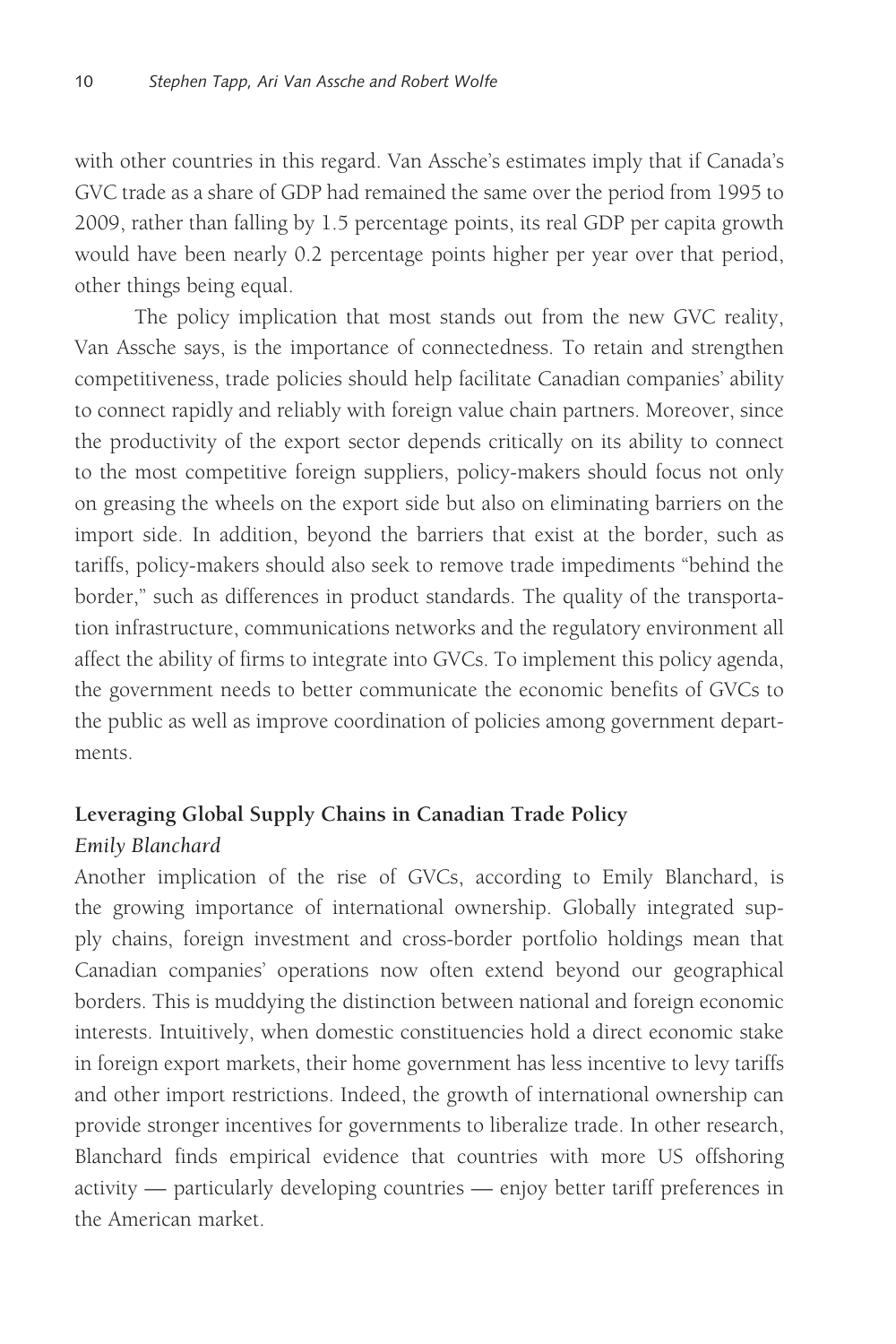Blanchard says that governments need to update their approaches to tariffs, input trade, rules of origin and re-exporting. Longer supply chains magnify the inefficiencies of trade barriers. When products cross more borders more often, tariffs — which apply to the total value of goods crossing borders and not the incremental value added in each country — discourage production fragmentation, as the same product can encounter trade barriers multiple times along its journey. Canada took a step in the right direction by removing tariffs on manufacturing inputs, but Blanchard recommends that policy-makers consider going further by removing the remaining import tariffs. This would greatly reduce the regulatory and customs burden on Canadian businesses and customers and would improve production efficiency.

GVCs allow countries to leverage a reinforcing trade-and-investment relationship, especially through preferential agreements. Blanchard warns, however, that Canada should pursue new trade and investment deals selectively and consider their potential costs. For instance, some provisions in these agreements have been criticized for challenging countries' sovereignty through overzealous investor protections. Such agreements could also leave behind countries that are currently outside GVC networks. The resulting diversion of trade and investment could widen the gap between the integrated rich countries and peripheral havenots. Furthermore, in the long run, such deals would create a "spaghetti bowl" of overlapping rules, potentially undermining multilateral efforts at the World Trade Organization (WTO). To guard against this outcome, Blanchard recommends that Canada maintain an active role in the WTO.

# **New International Evidence on Canada's Participation in Global Value Chains** *Koen De Backer and Sébastien Miroudot*

Until recently, GVC analysis was limited to specific case studies such as the production of the iPhone, or to business surveys. But with new data like those developed by the Organisation for Economic Co-operation and Development (OECD) in the Trade in Value-Added (TiVA) database, the extent to which production is fragmented across countries can now be assessed for individual countries. This approach provides a more accurate picture of how much value added each country contributes along supply chains in various industries.

Koen De Backer and Sébastien Miroudot use TiVA data covering 39 advanced and key emerging market countries to describe broader global trends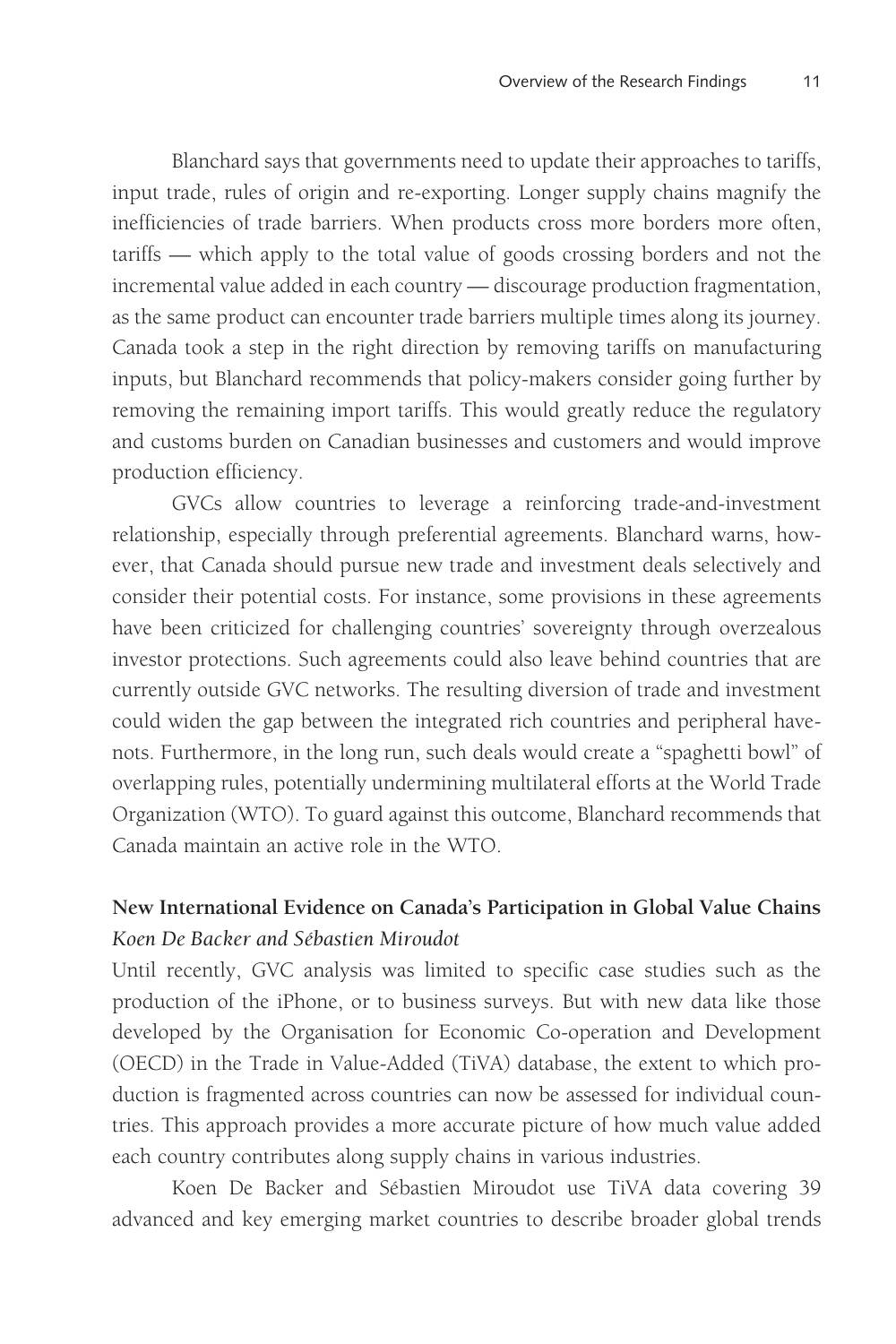in GVCs and indicate where Canada fits into these trends. They show that production processes have become increasingly international: around the world, firms are importing more in order to produce exports, and GVCs are becoming longer and more sophisticated. The share of foreign value added in gross exports increased from 18 percent in 1995 to 24 percent in 2011.

Canada has increased its GVC participation over the past two decades, though not as much as other regions of the world have, particularly Asia and eastern Europe. In part this reflects Canada's trade linkages with its major partner, the United States, which were already well established by the mid-1990s. Since then, Canada's exports have shifted away from manufacturing and motor vehicles toward the resources sector, which relies far less on foreign content. De Backer and Miroudot find that this shift has had only a minor effect on Canada's overall GVC participation. That is, the strong increase in natural resource prices over the 1995-2011 period is not a sufficient explanation for why Canada fell behind other countries in GVC trade in recent decades.

They highlight the challenges Canada's manufacturing sector is facing in an increasingly open and competitive global economy. In the auto sector, for example, Canada appears to be losing ground to suppliers in Asia and Europe. The data also reveal that services contribute more to international trade than conventional gross trade statistics convey. Moreover, Canada's exports have lower-than-average services content in most industries, particularly in business services, where there might be considerable room for growth.

De Backer and Miroudot's findings underscore the interconnected nature of the global economy. For the OECD as a whole, one out of every four workers are involved in production for final consumers in foreign markets; in Canada, the estimate is nearly one-fifth of employment, or 3.5 million jobs. These results highlight the potential for macroeconomic shocks and policy changes to spill over across countries and for local supply disruptions to ripple through the global economy.

In this context of increasingly interrelated imports and exports, De Backer and Miroudot echo the warning of other authors in this volume that protectionist policies are ultimately counterproductive. Canadian policy-makers looking to boost jobs and growth at home should focus on attracting high-value-added activities, such as research and development, product design and customer services. As well, they emphasize that policies should help ease adjustment costs for displaced workers struggling to find new jobs and learn new skills.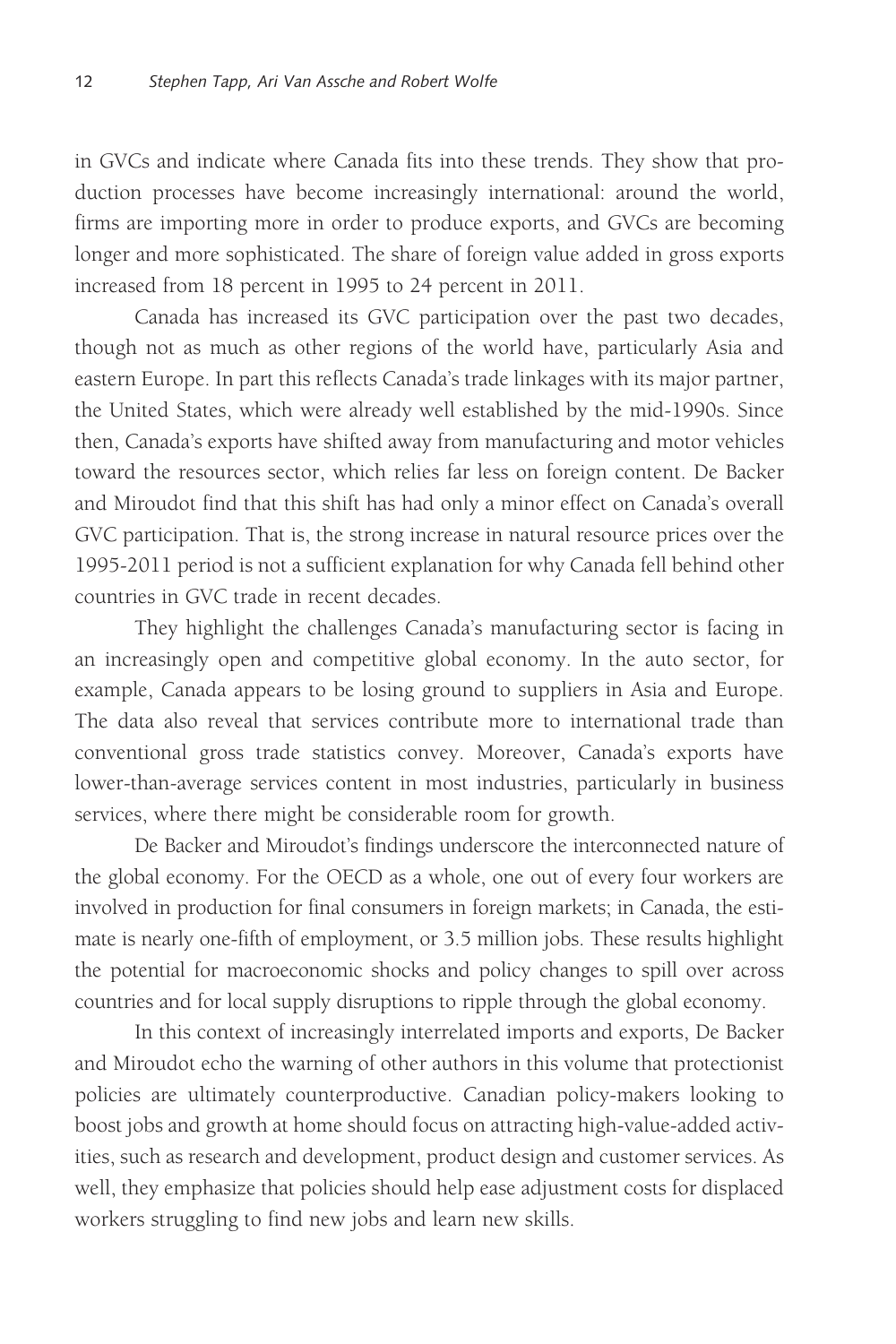### **Chasing the Chain: Canada's Pursuit of Global Value Chains** *Daniel Koldyk, Lewis Quinn and Todd Evans*

Dan Koldyk, Lewis Quinn and Todd Evans build on Blanchard's finding that international ownership matters in a GVC world. They provide a comprehensive look at Canada's economic links with the rest of the world by analyzing customs-based and value-added exports, outward investment, foreign affiliate sales and business strategies. They conclude that Canadian businesses are far more engaged with overseas markets and less dependent on the United States than is commonly believed.

Much as in other countries, Canadian-controlled businesses are changing the way they participate in the global economy and adopting a more diversified business model. Export Development Canada calls this the "integrative trade" approach, and in Canada it means increasingly engaging with overseas value chains. Now foreign affiliate sales in the United States have been surpassed by sales in other overseas markets; sales in emerging markets alone are projected to exceed those in the United States by 2018. Moreover, Canadian foreign affiliates are not simply producing outsourced goods; they are also delivering a wide range of services, including financial intermediation, marketing, after-sales services, logistics, and information and communications technology. In fact, the value of Canada's foreign affiliate services sales has overtaken that of goods production and is now twice as large as services exports.

Koldyk, Quinn and Evans conducted two dozen interviews with business executives, which, together with survey results, provide further evidence that the integrative trade approach is here to stay. They stress that this shift does not necessarily mean replacing onshore output with offshore output. Doing business well abroad also means doing it well at home. Moreover, some critical production tasks simply cannot be performed offshore, and some activities are being brought back onshore after failed experiments abroad.

Canadian companies continue to serve the US market in various ways: through exports, foreign investment and affiliates. For other foreign markets, however, the dynamics are rapidly changing toward much more reliance on outward investment and foreign affiliates. This approach allows Canadian firms to increase production efficiency, capture consumption growth in emerging markets, tap South-South trade networks and overcome market access barriers. Overseas activities can increase revenue streams, generate follow-on exports and contribute to the Canadian economy through profit repatriation, which is subject to Canadian taxes. Such activities can also support Canadian jobs in the front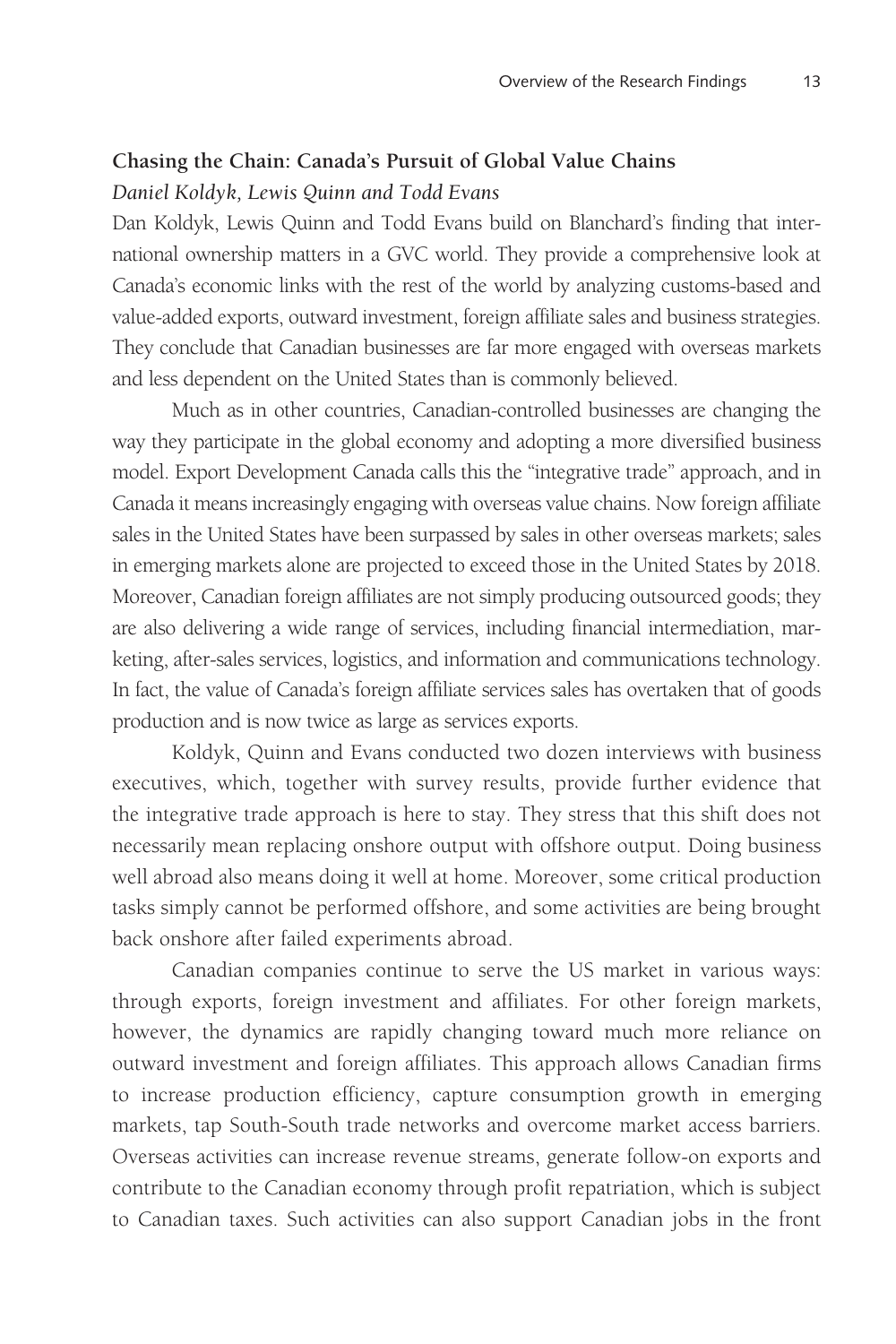office, on the shop floor, in research and development, and in a wide range of professional services such as accounting, consulting and legal services. Finally, the authors say that our understanding of these issues and how policy should respond would benefit from better and timelier data, particularly on value-added trade and foreign affiliate sales.

### **By Road, Rail, Sea and Air: The Role of Transportation Networks in Moving Canada's Merchandise Trade**

#### *Jacques Roy*

Canada's competitiveness in global markets and the reliability and efficiency of its transportation infrastructure go hand in hand. Jacques Roy examines the role that infrastructure plays in moving goods in and out of the country by four key transportation modes: road, rail, sea and air. His analysis is based on detailed Transport Canada data and insights gleaned from interviews with industry stakeholders and transportation officials. Roy finds that Canada's overall transportation and logistics networks perform reasonably well compared with those in other countries, but there is room for improvement in several areas, such as addressing road congestion in major Canadian cities, increasing container port competitiveness, improving rail and air cargo capacity and boosting cost competitiveness.

Over the past decade, the shares of Canada's merchandise trade that have been transported by sea and air have increased, and shares transported by road and rail have fallen. These trends could be reinforced if recent trade deals with European and Pacific Rim countries are implemented. A key driver of these trends has been Canada's stagnating trade with the United States, along with the growth in its trade with the rest of the world. The US share of Canada's overall merchandise trade has shrunk from 76 percent in 2002 to 63 percent in 2012. These changes matter for transportation use, because Canada's trade with the United States relies mostly on roads, rail and pipelines, whereas trade with the rest of the world relies primarily on marine and air modes (sea transport is primarily used for trade with Asia, while air is the dominant mode used for trade with western Europe).

The value of Canada's trade moved by sea nearly doubled between 2002 and 2012. The biggest increases in marine traffic were on the west coast at the ports of Vancouver and Prince Rupert. This is probably because of increased trade with Asia, particularly China. Canadian ports are generally well equipped to handle bulk products, but the competitiveness of our container ports is more fragile. Recent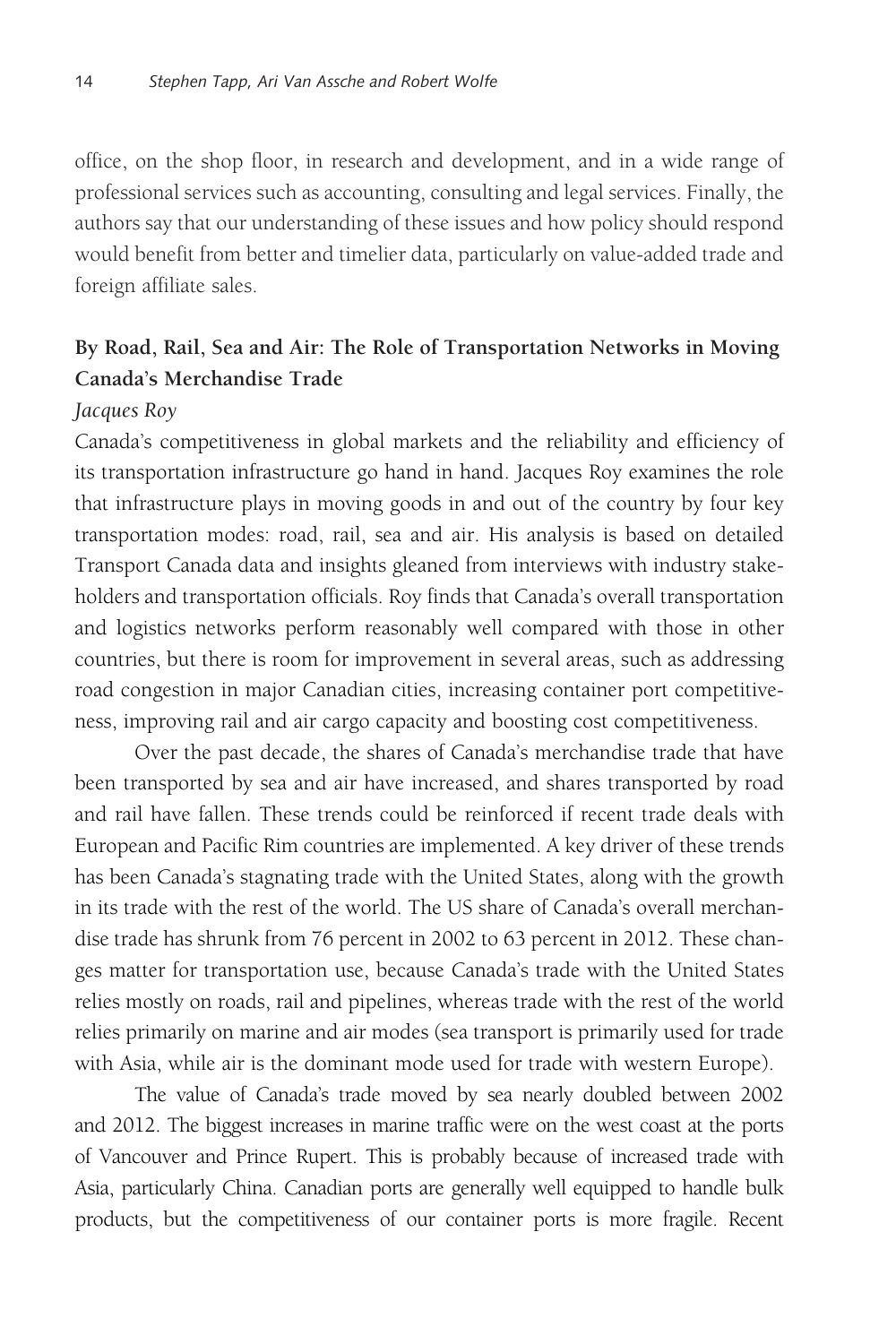challenges include labour disputes, disruptions in rail capacity in the winter to transport containers further inland to their final destinations and concerns that climate change might reduce river depth and handling capacity along the St. Lawrence Seaway.

Canada's air cargo market faces the perennial challenge of its small size, which limits freighter capacity and reduces its cost competitiveness relative to US alternatives. This competitive disadvantage is exacerbated by relatively high taxes and landing fees in Canada. The rail system, meanwhile, is facing capacity constraints and service issues, as well as safety concerns and regulatory reviews after the tragic accident in Lac-Mégantic in 2013.

Roy notes that countries that lead the global logistic performance rankings have invested heavily in major hubs to efficiently connect transportation modes. As the federal government looks to increase infrastructure spending, it should earmark significant funding for improving the nation's trade-related infrastructure, which would support its internal and international trade, thus increasing longer-term prosperity.

### **Canadian Commerce Policies in an Interconnected World**

THE THEORETICAL ANALYSIS AND NEW EMPIRICAL FINDINGS IN THE PREVIOUS PARTS reveal important trade policy challenges. The authors in this part examine in more detail where and how policy-makers might address some of these challenges, including by assessing the potential to do so in alternative negotiating venues. They highlight the central importance of the WTO for the health and coherence of the global trading system, as well as the need for better international regulatory cooperation and increased foreign competition in key service sectors in Canada.

# **Canadian Trade Policy in a G-Zero World: Preferential Negotiations as a Natural Experiment**

#### *Robert Wolfe*

Robert Wolfe analyzes international trade negotiations in what he calls a "G-Zero" world: one where no group of countries, including the G-7 or the G-20, is able or willing to take the lead on international trade issues. In recent years, global power has shifted and become more diffuse, in large part due to the emergence of China. With talks at the WTO largely stalled, negotiators have turned to other venues, hoping that it will be easier to create new trade rules with smaller groups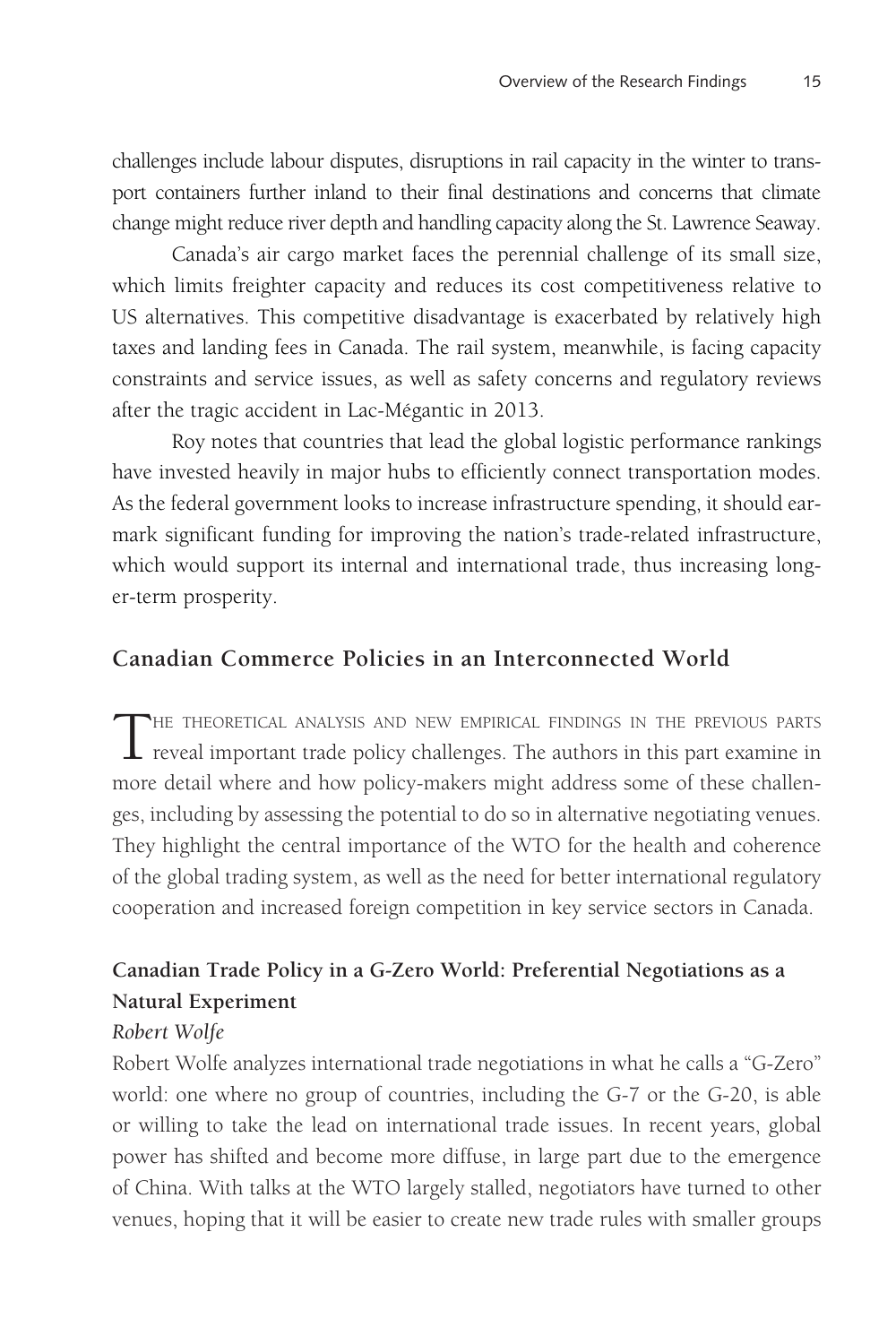of like-minded countries. What is unfolding, says Wolfe, is an experiment by negotiators to determine which types of agreements can work, by varying the topics covered, the number of participants, the negotiating methods and the legal relationship of the results to the WTO. Canada has participated actively in this experiment, concluding two major trade deals — the Comprehensive Economic and Trade Agreement (CETA) across the Atlantic and the Trans-Pacific Partnership (TPP) across the Pacific — although these agreements, at the time of our writing, must still overcome significant opposition if they are to be implemented. In pursuing this preferential — instead of multilateral — approach, will negotiators succeed in effectively rewriting the global trade rules for the twentyfirst century? Wolfe thinks not, and he foresees an eventual return to the WTO.

Even if major preferential trade deals are implemented, Wolfe argues that their institutional weaknesses — such as the absence of robust surveillance mechanisms, active secretariats and effective dispute settlement mechanisms — ultimately mean that such deals will not be useful stepping stones toward a coherent global trading system. Weak institutions will be a significant hindrance to important aspects of the contemporary trade policy agenda, such as regulatory cooperation. Wolfe also points out that some major negotiations deliberately omit China for geopolitical reasons, which significantly limits their potential impact. Moreover, proliferating preferential deals create confusing overlaps and inconsistencies between agreements that many firms involved in GVCs will find unmanageable.

According to Wolfe, these problems are better addressed, in principle, in the multilateral WTO forum, which functions as Canada's free trade agreement with 163 other countries, including all of our largest trading partners. Strengthening the WTO as an institution, therefore, should be a central, longer-term objective of Canadian trade policy. This objective will require overcoming obstacles to agreement on long-standing issues and bringing new topics into the mix. Wolfe sees the WTO as Canada's best hedge against uncertainties about future trade and investment patterns, especially not knowing today which new markets Canadian firms will wish to pursue in 10 or 20 years. He says that losing what is left of the moribund Doha Round of trade negotiations would not be the end of the world for the WTO, but losing the WTO would be disastrous for megaregionals, which effectively are WTO side deals that depend on rules, such as subsidies and trade remedies, that must be determined multilaterally.

The crucial missing element needed to create a more coherent global trading system is accommodation between the United States and China. Canada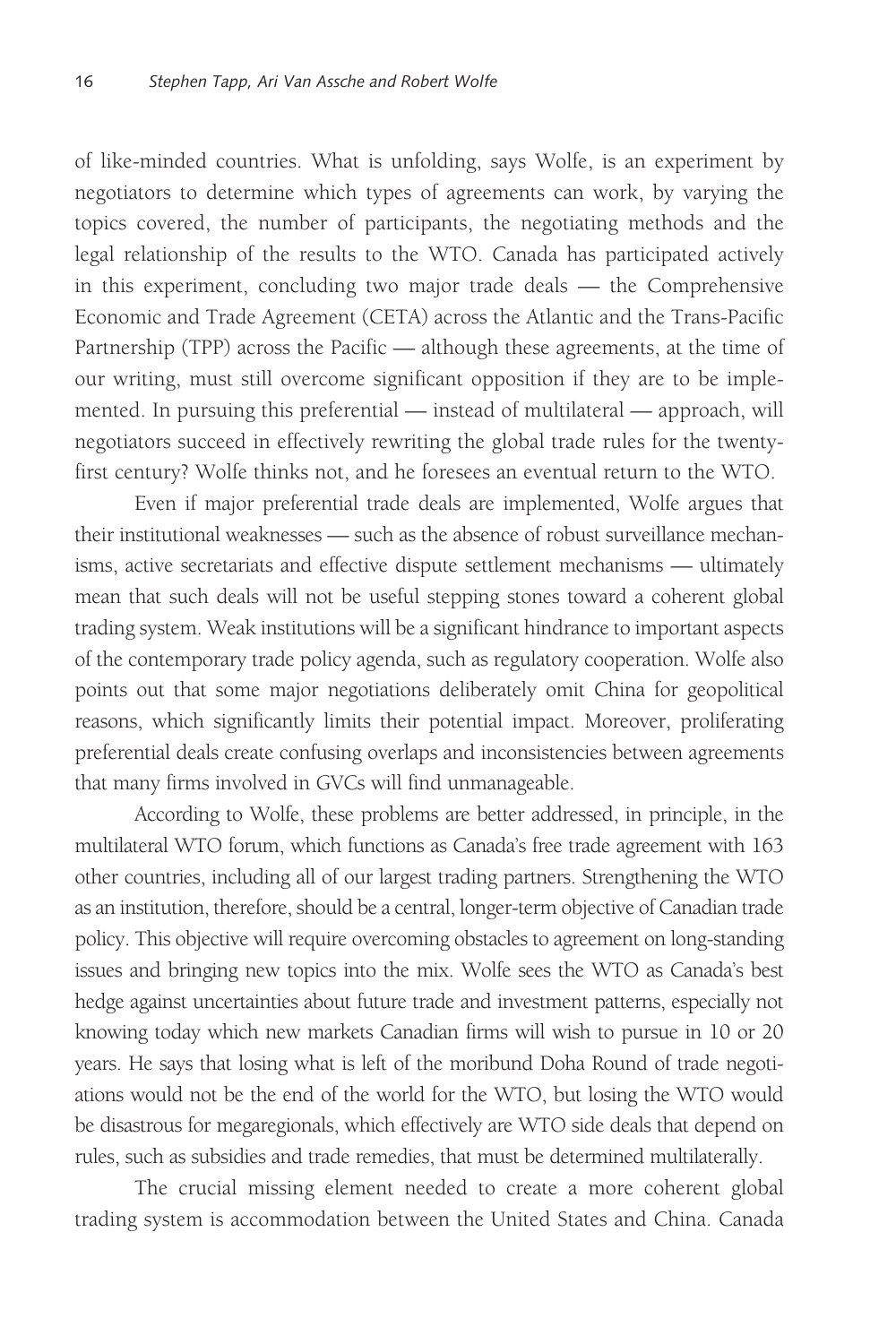cannot resolve this impasse between its two largest trading partners, but through the recent exploratory discussions on a possible free trade agreement with China, Canada has chosen to negotiate with rather than around the world's largest trader. Wolfe endorses this decision, saying it will advance both sides' knowledge about how China can be further integrated into the global trading system. More important — given that one of the paramount, perennial objectives of Canada's trade policy continues to be maintaining access to the US market and to US-centred supply chains that is at least as good as that of any other country — Canada will want to participate in any plurilateral negotiations initiated by the United States, just as it must be willing to discuss new American ideas about improving the North American Free Trade Agreement (NAFTA).

# **International Regulatory Cooperation in a Supply Chain World** *Bernard Hoekman*

In today's trade environment of GVCs and low tariffs, the regulatory policies that restrict the international flows of goods, services, knowledge and professionals become more prominent. Examples include product regulations to achieve health, safety or security objectives; licensing requirements for services providers; and certification procedures for production processes. The economic gains from better international regulatory cooperation are substantial, but realizing them will require new policy approaches.

Bernard Hoekman discusses three important obstacles to regulatory cooperation: mandate gaps between trade negotiators and domestic regulators; coordination gaps within and between governments, and between government and business; and information gaps within and across countries. Ultimately, he says, "policy silos" are at the root of the problem. Typically regulations are developed independently by officials with little incentive or ability to take into account the cross-border economic effects of their decisions. The result is a plethora of minor differences across jurisdictions in regulations that have similar policy objectives but impose redundant or inconsistent requirements. These differences raise the cost of doing business, to the point that regulatory compliance has now become a top concern for companies involved in GVCs. The differences also hinder global trade, and estimates suggest that much larger gains could be achieved from better regulatory cooperation than from further tariff cuts.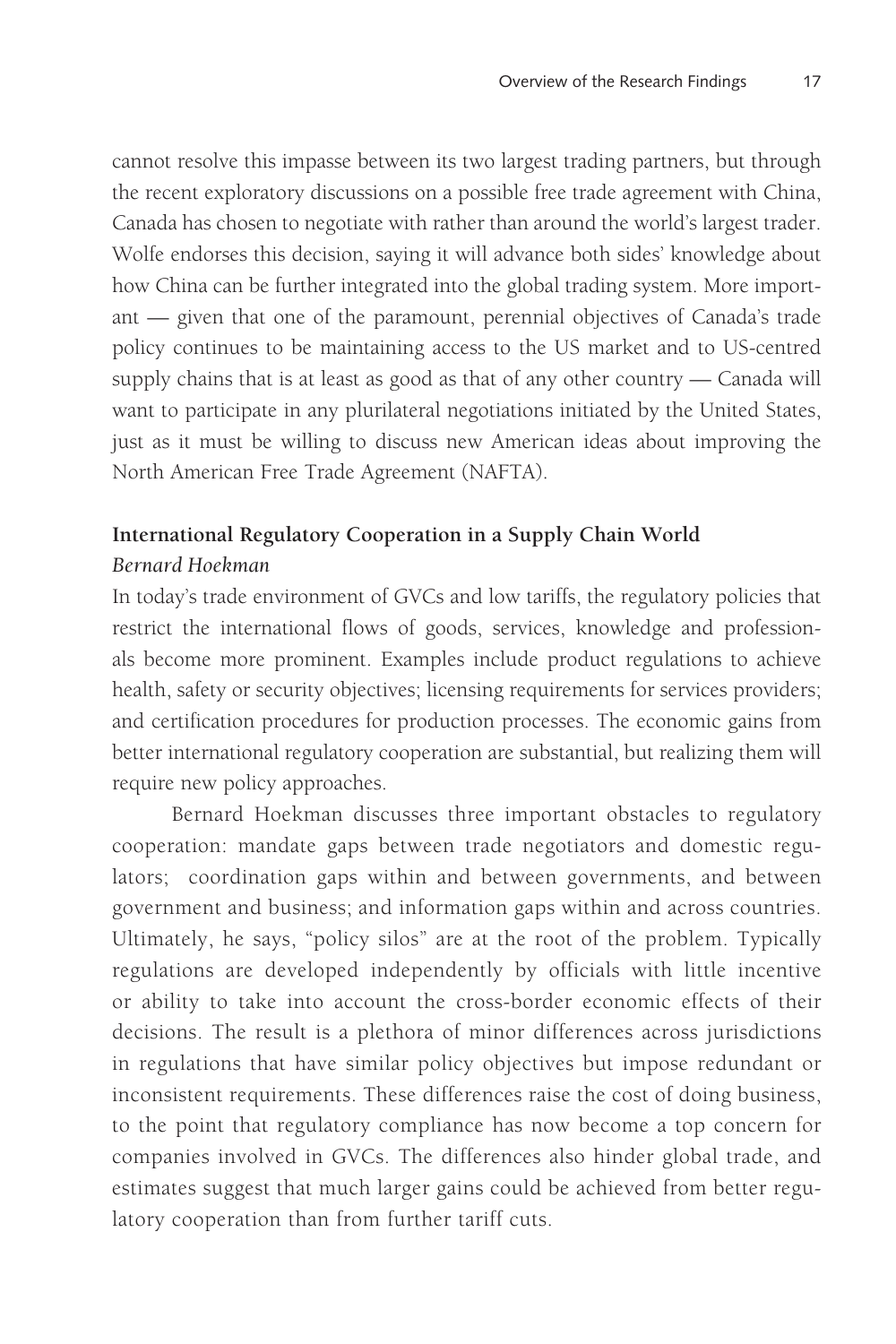Hoekman proposes a new way to improve regulatory cooperation by breaking down the policy silos that separate regulatory and economic policy-making. What is missing from current approaches, he argues, is a cross-cutting, deliberative mechanism that focuses on the forest rather than on the trees, encourages learning and builds trust through regular interactions among stakeholders. He advocates the creation of supply chain councils, composed of senior representatives from government, business and labour, that would function as advisory bodies in the various industries. These councils would identify areas with the most to gain from regulatory cooperation and establish performance indicators to monitor the implementation of policy reforms.

He maintains that Canada's most urgent regulatory policy challenge is to achieve better convergence of North American and European standards through continued efforts in the Canada-US Regulatory Cooperation Council and the regulatory cooperation forum for Canada and the European Union that would be part of CETA. Over the longer term, he says, Canada should take a leadership role on these issues at the WTO, because the global nature of production ultimately means that regulatory cooperation should be open to all countries. Multilateral cooperation is particularly important for countries like Canada that lack the political or economic weight to drive regulatory convergence on their own. Canada should also support regulatory cooperation in forums with broader membership, such as the OECD and Asia-Pacific Economic Cooperation, in order to build momentum to tackle these issues.

Problems with regulatory coordination exist within countries, not just between them. In Canada, individual provinces often set their own regulations in an uncoordinated approach that creates internal trade barriers. Hoekman recommends that a Canadian regulatory cooperation council be set up to help modernize the outdated Agreement on Internal Trade.

# **The Restrictiveness of Canada's Services Trade Policy in an International Context**

#### *Sébastien Miroudot*

Regulatory cooperation is especially important for trade in services. While services traditionally were regarded as largely nontradable across international borders, the information and communications revolution has made them easier to trade over long distances. Developments such as the fragmentation of production in GVCs, the rise of foreign affiliates that can provide the local presence needed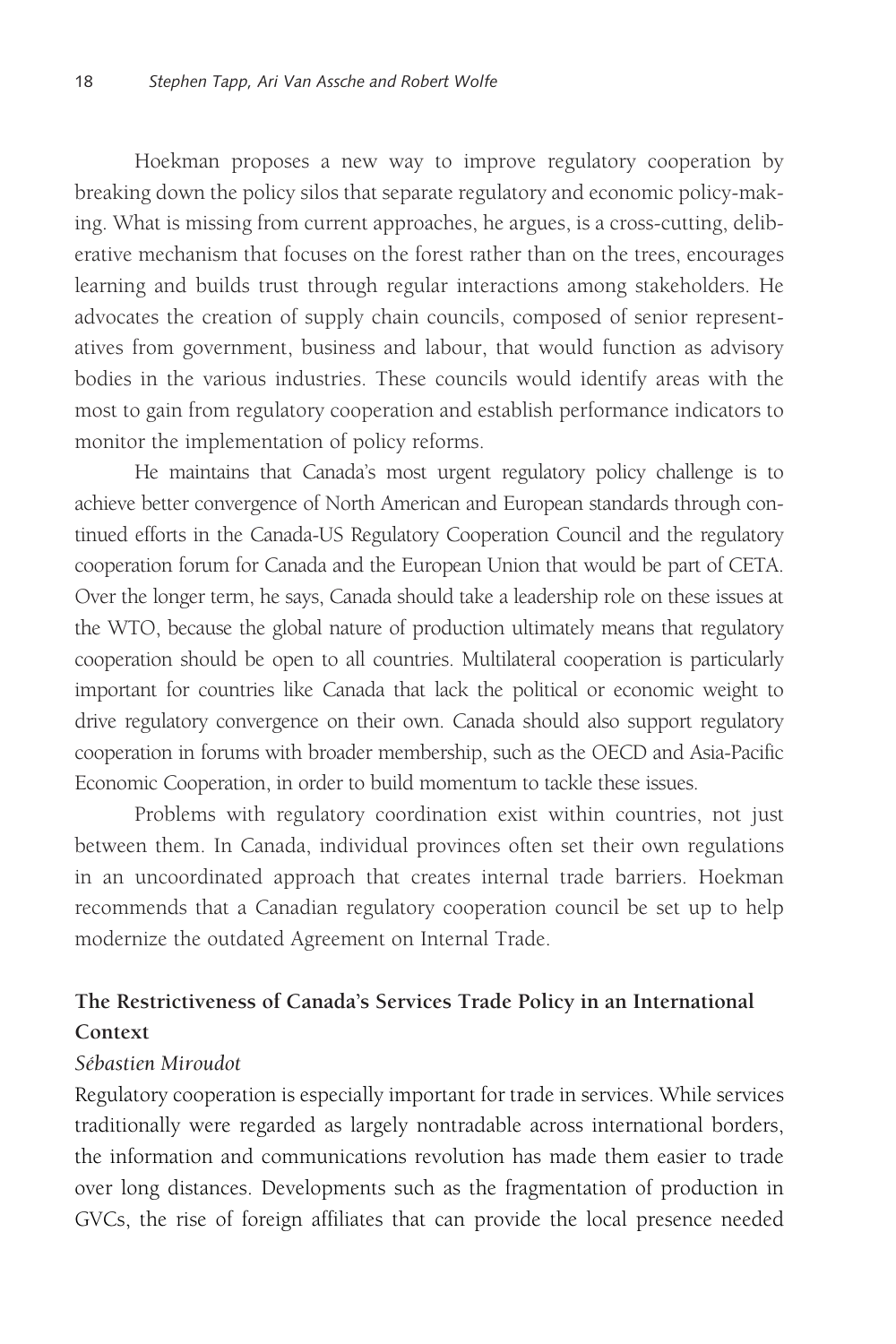to sell services abroad and the high services content embodied in traded goods are all providing a better appreciation of the important role that services play in international trade. They also highlight the role of this huge sector as a driver of aggregate productivity, with large upside potential from beneficial policy reforms.

In an environment of continual technological change, countries that adopt policies to facilitate the seamless provision of services and data across international borders stand to benefit most from these developments and from new business models. So is Canada's policy stance helping or hurting its services trade? Sébastien Miroudot looks at this issue in an international context using the OECD's Services Trade Restrictiveness Index, a database that identifies trade barriers based on laws and regulations currently in place in 42 countries (the 34 OECD members, plus major emerging economies). In 2015, Canada ranked around the middle of the pack overall in terms of trade restrictiveness. Beneath the country averages, however, the restrictiveness of services trade varies significantly by sector. In most sectors (15 out of 22), Canada's policies are less restrictive than the sample average. For instance, Canada has a relatively open regime for foreign professionals, particularly in legal and engineering services, accounting, insurance, architecture and computing. But it has higher-than-average barriers in air transportation, broadcasting, courier services, telecommunications, construction, wholesale and retail trade, and motion pictures. Some services — transportation, telecommunications and finance, in particular — are used as key inputs by other industries. Increasing competition in these "networked" service sectors, which are essential drivers of productivity, would have positive spillovers for the Canadian economy.

Most of Canada's reported barriers in services relate to foreign entry and the treatment of foreign investment. For example, in all sectors of the economy, at least 25 percent of the members of corporate boards must be Canadian residents or citizens. In addition, in sectors where the *Investment Canada Act* applies, investments are subject to screening, whereby foreign investors acquiring Canadian businesses that are valued above established thresholds must show likely net benefits to Canada, while domestic investors have no such obligations. Miroudot points out that the legal regime for services trade needs to be updated by committing in international agreements to lock in the openness of the de facto trading regime, which is more liberal than Canada's commitments under the WTO's General Agreement on Trade in Services.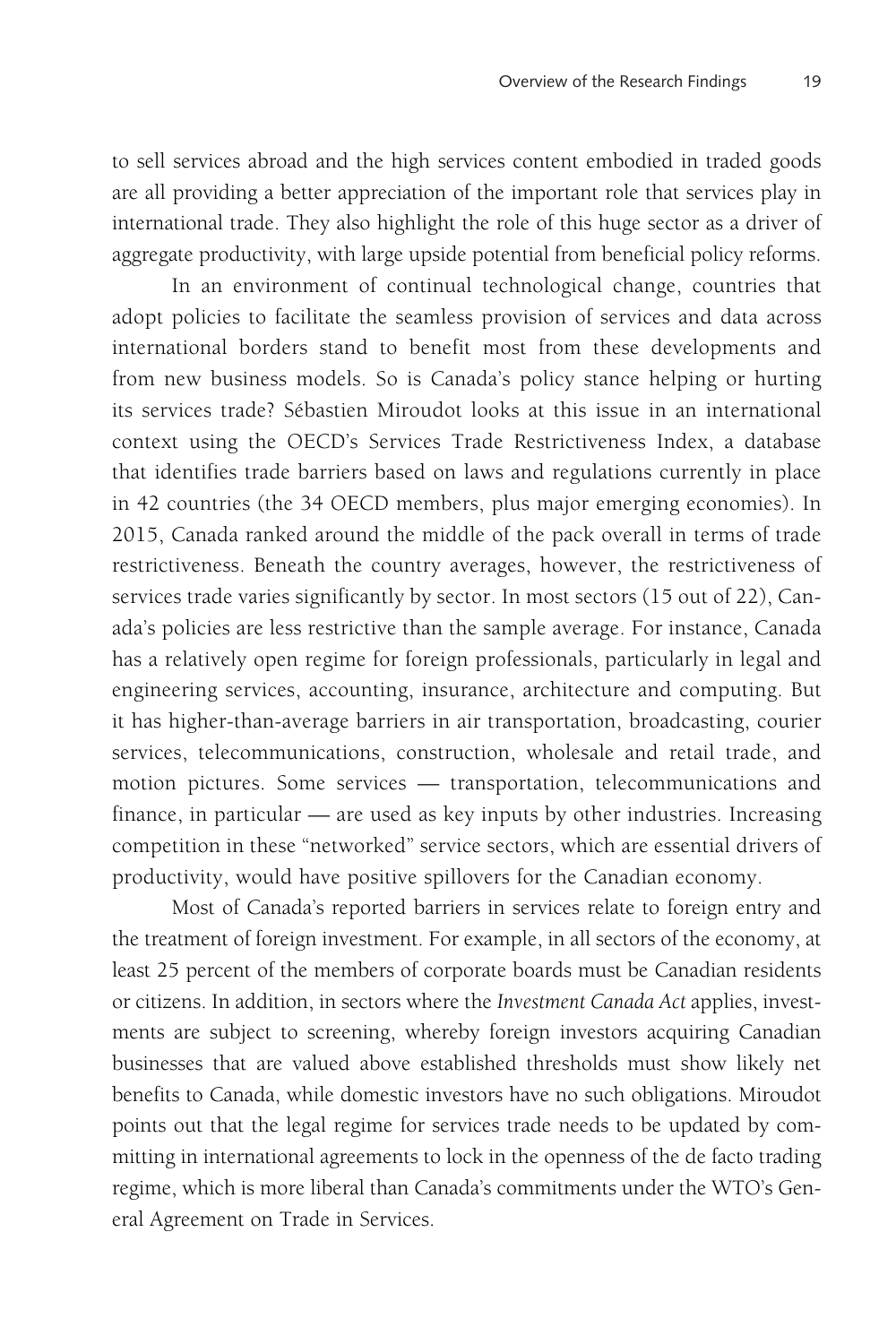# **The Potential to Enhance Canada's Services Trade in CETA, the TPP and TiSA** *Erik van der Marel*

While Miroudot focuses on the relative restrictiveness of Canada's services policies, Erik van der Marel analyzes the potential to increase Canada's services trade through the major preferential negotiations underway. Services feature prominently in CETA and the TPP, and Canada also participates in the plurilateral 50-country Trade in Services Agreement (TiSA) negotiations. Looking at the services that Canada exports and those that other trading partners import, van der Marel finds that the country groupings in these three trade agreements are all reasonably good matches for Canada.

He examines the potential to increase Canada's services trade using gravity analysis, which predicts countries with which Canada is "undertrading" and "overtrading" in services when the observed trade is above or below the gravity model's predictions. He finds that Canada has room to expand its services exports to the United States, even though it is already quite active in that market, as well as to several countries in the European Union — most notably, France and the United Kingdom — where Canada currently is far less active. By contrast, Canada may be overtrading in services with China and Hong Kong, as well as with some Caribbean tax havens (the latter related to financial services flows from Canada to those countries).

In order to pursue gains through trade negotiations, van der Marel says, implementing the TPP would benefit Canada's services trade — particularly with the United States. Naturally, the implementation of CETA could improve Canada's services trade with the European Union, but van der Marel notes there were some missed opportunities, as several sensitive sectors were kept off the negotiating table. TiSA could expand market access to a much broader set of countries, although the ultimate level of ambition in this deal remains to be seen. Here, the author says, Canada could push for additional market access beyond simply locking in the status quo, something that could benefit all the agreement's signatories.

The author argues, however, that Canada does not necessarily need to wait for negotiated trade agreements to be implemented in order to develop a more competitive services sector. Canada has plenty of opportunities to remove domestic restrictions unilaterally, or to lock in existing trade preferences, particularly in services sectors that are important inputs to the rest of the economy but where barriers to foreign entry remain high, such as in transportation, finance and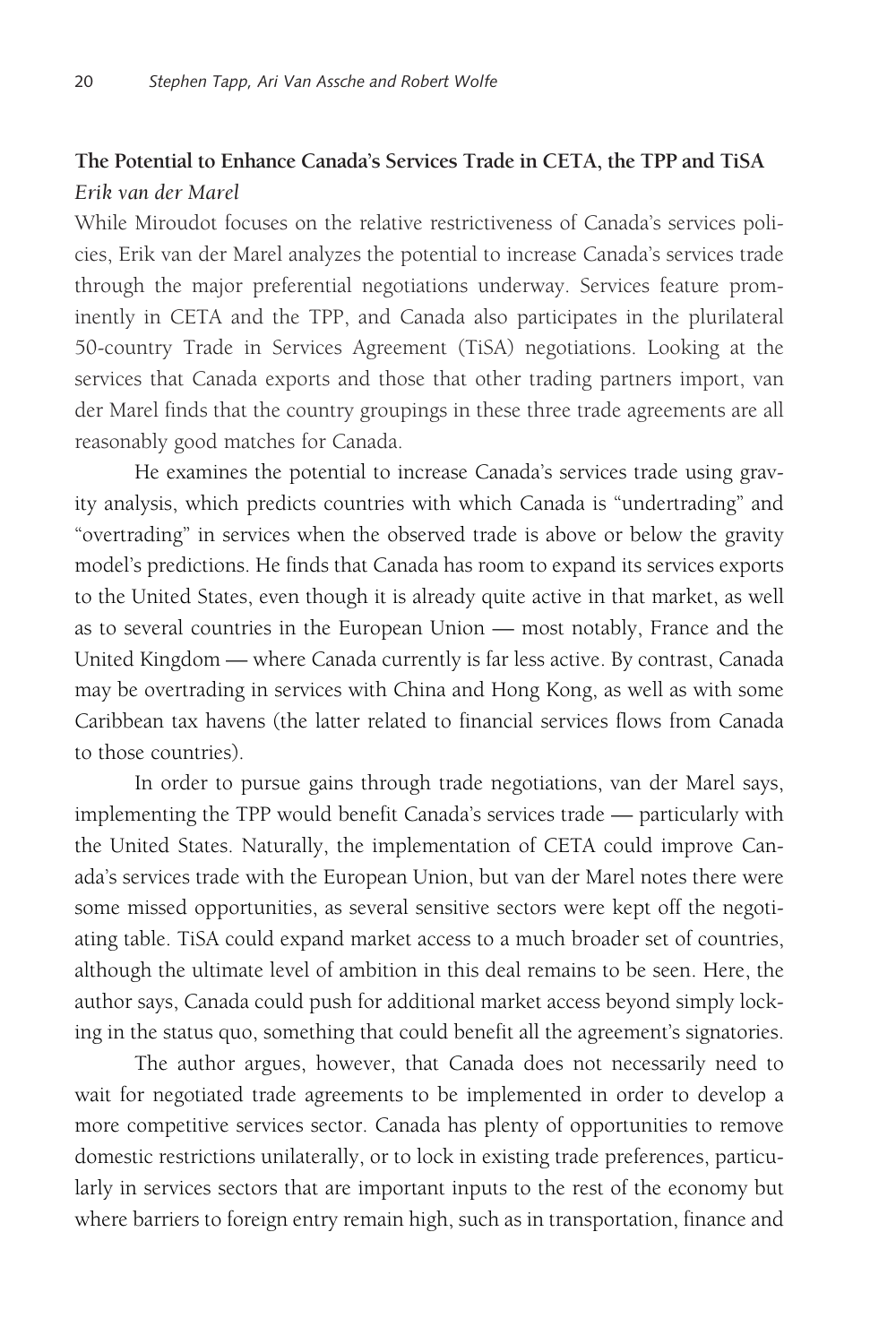telecommunications. These actions, he says, would provide broader economic benefits to Canada's economy over the long run, even if outstanding trade agreements are not implemented quickly.

# **Navigating the Maze: Canada, Rules of Origin and the Trans-Pacific Partnership** *Sandy Moroz*

Another complicated aspect of trade negotiations deals not with trade in services but with goods trade. Rules of origin define how much production and input sourcing of a good must occur in a free trade area for the producer to benefit from tariff preferences. Finding agreement on these rules has always been important, but the stakes have increased due to the growth of GVCs and preferential trade deals.

Sandy Moroz examines how, in regional trade agreements, negotiators can weave together a disjointed web of rules under separate trade deals, creating a common rulebook for a larger combined free trade zone. For instance, 32 free trade agreements, each with its own set of rules, are currently in force among subsets of the 12 TPP signatories. If implemented, the TPP could significantly reduce compliance costs for producers selling in the larger combined market. Firms would have to deal with only one set of paperwork, and they would be able to source inputs originating from any TPP country at preferential tariff rates (allowing them to buy from the lowest-cost or highest-quality suppliers within the zone) and supply TPP-originating inputs to producers in other TPP countries.

Ultimately, the gains from the TPP's single set of rules depend on how they compare with those under existing deals between TPP countries. Here Moroz breaks new ground and finds that, for many agricultural products and for textiles and apparel, the TPP negotiators largely accommodated parties' sensitivities by using the most restrictive rules of origin in existing free trade agreements involving TPP signatories. On the other hand, TPP rules for most non-agricultural products would allow TPP producers to import more inputs from outside the TPP area than provided for under the current rules. For example, in the controversial auto negotiations, the TPP rules are more liberal than the NAFTA rules and would allow Japanese car producers to maintain their Asian-based supply chains — an outcome that caused concern in North America, particularly among smaller parts producers.

Moroz argues that the potential effects of the TPP on Canada's auto sector need to be seen in their proper context. The central question the sector faces is where in North America vehicles will be assembled in the future. In this regard, Canada's ability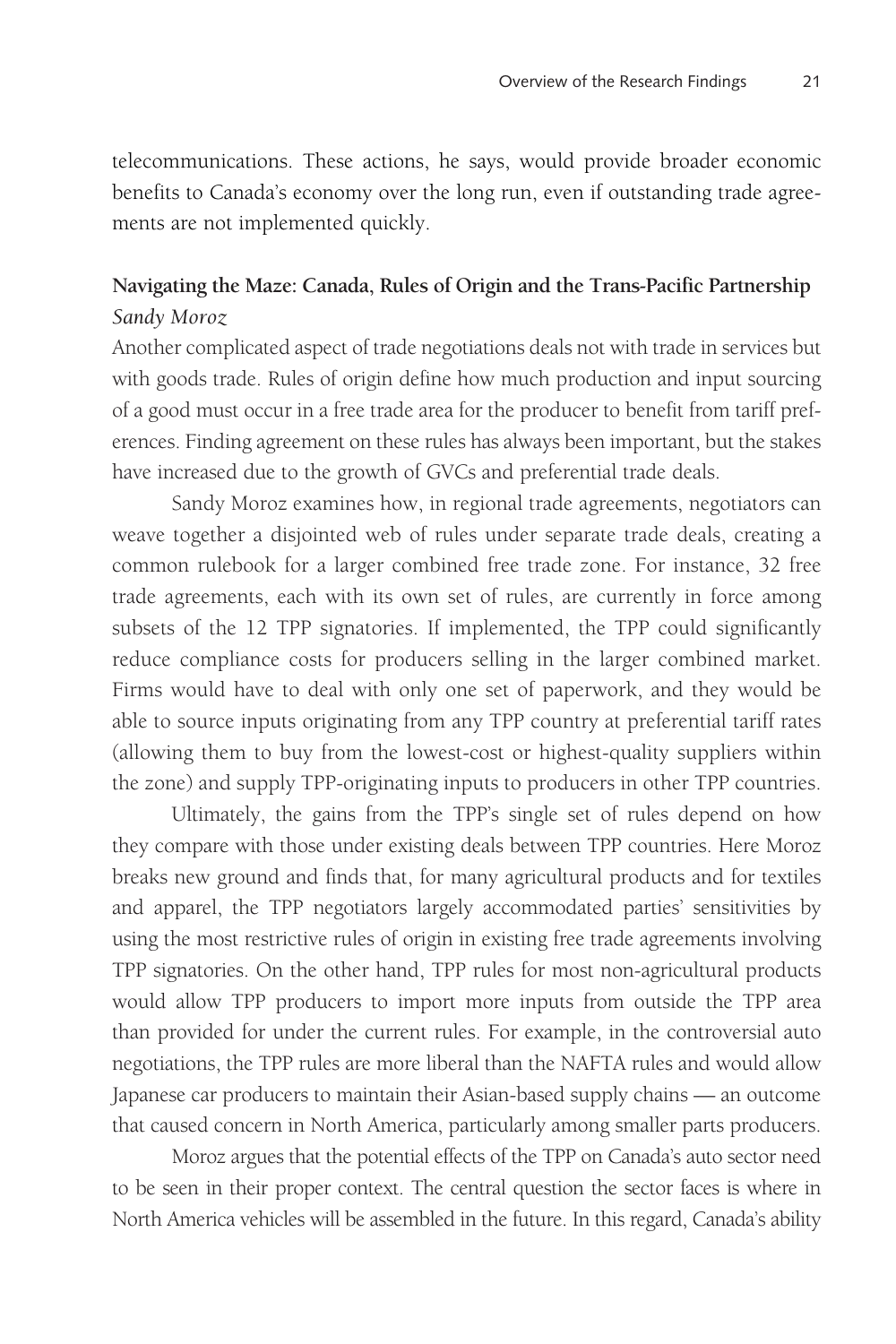to keep vehicle production and attract new investment will depend not so much on the removal of tariffs on Japanese-made vehicles and less restrictive TPP rules of origin but on a suite of other, more general competitiveness factors — including labour productivity, infrastructure, regulations and the medium-term outlook for the Canadian dollar, as well as Canada's policy response to incentives offered by governments elsewhere in the region. Moroz says the auto sector will face increased international competition regardless of whether Canada joins the TPP, but he concludes that ultimately Canada's participation would offer its auto firms more opportunities.

Although the TPP's rationalization of rules of origin is valuable, even better would be an effort by the WTO to develop a harmonized set of preferential rules of origin. Achieving multilateral agreement would not be easy, but meanwhile individual countries could weave together existing trade agreements without harmonizing rules across agreements. Canada has included such a provision in its free trade agreements since NAFTA, though it has not yet been activated.

Ultimately, Moroz says, Canada's dependence on the United States remains the dominant factor in its approach to rules of origin negotiations. Accordingly, Canada needs to continue to seek rules that reflect the importance of the United States as both a major supplier of inputs and a major market for outputs in many Canadian sectors.

# **Canadian Investment Treaty Policy: Stay the Course on Progressive Developments** *Andrew Newcombe*

One of the most controversial topics in recent trade negotiations has been the design of rules to settle disputes between foreign investors and host countries so-called investor-state dispute settlement (ISDS). Advocates of ISDS say that by respecting due process and property rights and by requiring minimum standards of treatment, investment treaties can protect and promote foreign direct investment as well as the rule of law and good governance. But in recent years, as the number of international investment agreements and ISDS claims grows, criticism of the international investment regime has increased. Critics are concerned about many issues, including that ISDS tribunals have the power to review host country laws and question the domestic policy decisions taken by sovereign governments to protect human health and the environment (although they cannot directly order changes). Moreover, these tribunals can order countries to pay damages to foreign investors if commitments are violated.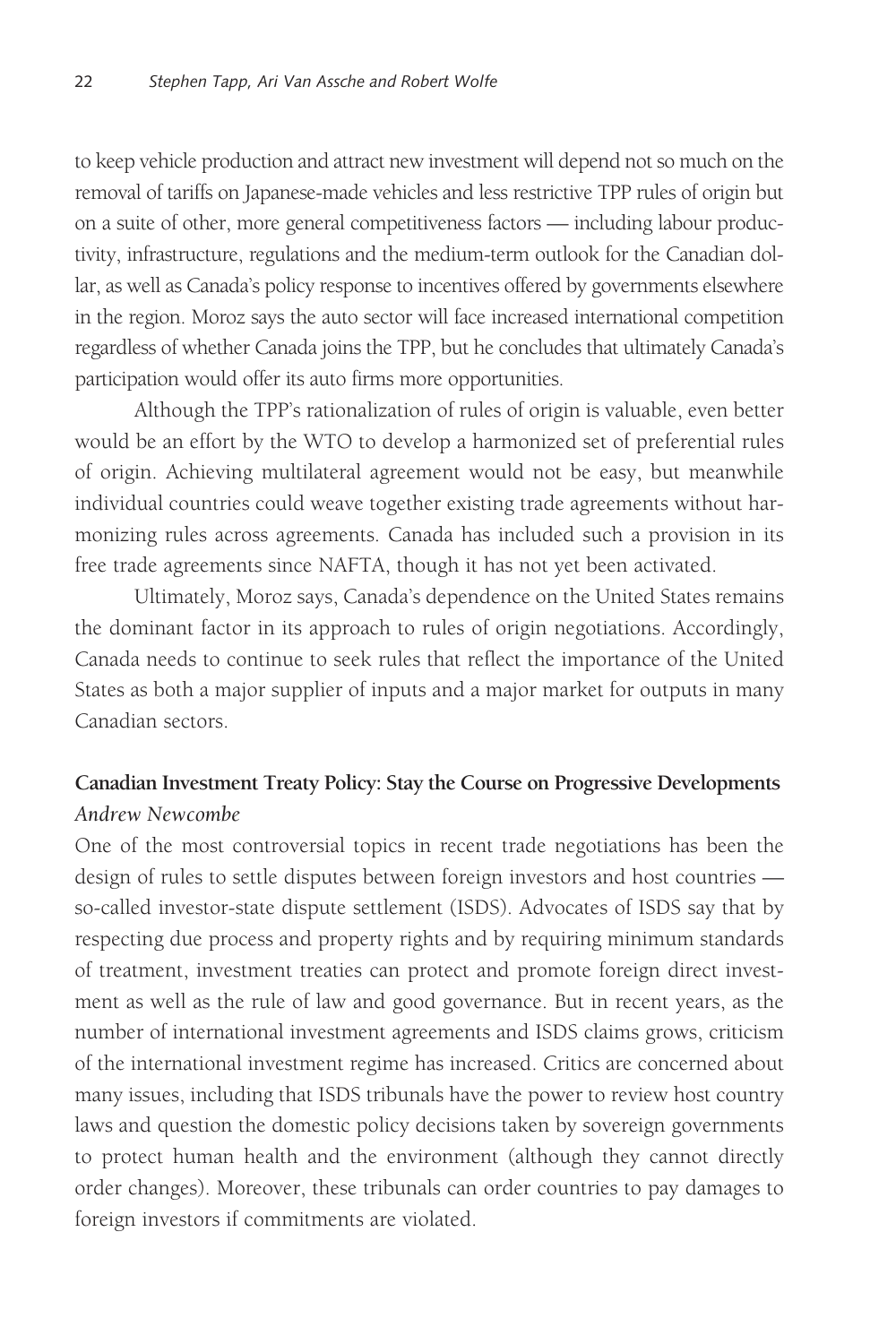Andrew Newcombe helps put this debate in context by providing an overview of the international legal framework governing foreign investment. He examines the main critiques of the investment treaty regime and reviews the most significant changes to treaty practice over the past decade in Canada and the United States that try to address concerns. He shows that investment treaty policy has evolved significantly over the past decade and that Canada has been at the forefront of these developments. He argues that Canada should continue to play a leadership role and make improvements to its investment agreements, which balance the protection of foreign investment with domestic regulatory flexibility. He sees the updated investment chapter in CETA as a model to build on in Canada's future investment agreements (that is, the amendments that include the Investment Court System and other provisions designed to affirm the right of host countries to regulate in the public interest, such as the Joint Interpretative Instrument).

Canada has been involved in many investment disputes, whether in regard to investors' claims or as a respondent state (mainly under NAFTA's chapter 11). In Newcombe's view, Canada's legal counsel have generally been successful in defending Canada against questionable claims. When viewed in the context of the stock of foreign direct investment in Canada, awards to date in favour of foreign investors represent a very small fraction of those investments (less than 0.025 percent). Moreover, he sees no convincing empirical evidence to demonstrate that ISDS rules have prevented Canadian policy-makers from regulating in the public interest.

The author concludes that Canada has an interest in continuing to support international investment obligations that are supported by ISDS. The fundamental rationale, he says, for the international investment regime is to protect investments by adhering to and enforcing international standards. Canada and other countries have a systemic interest in supporting an international standard of ISDS that extends beyond any single agreement. Furthermore, Canada and other advanced economies cannot expect other countries to accept the obligations in modern international investment agreements if they are not willing to be bound by them.

Canada and the European Union have committed to pursue, with other trading partners, establishment of a multilateral investment tribunal and appellate mechanism to resolve foreign investment disputes. Newcombe says that although this is a positive development, it is unlikely to succeed in the short term unless it gains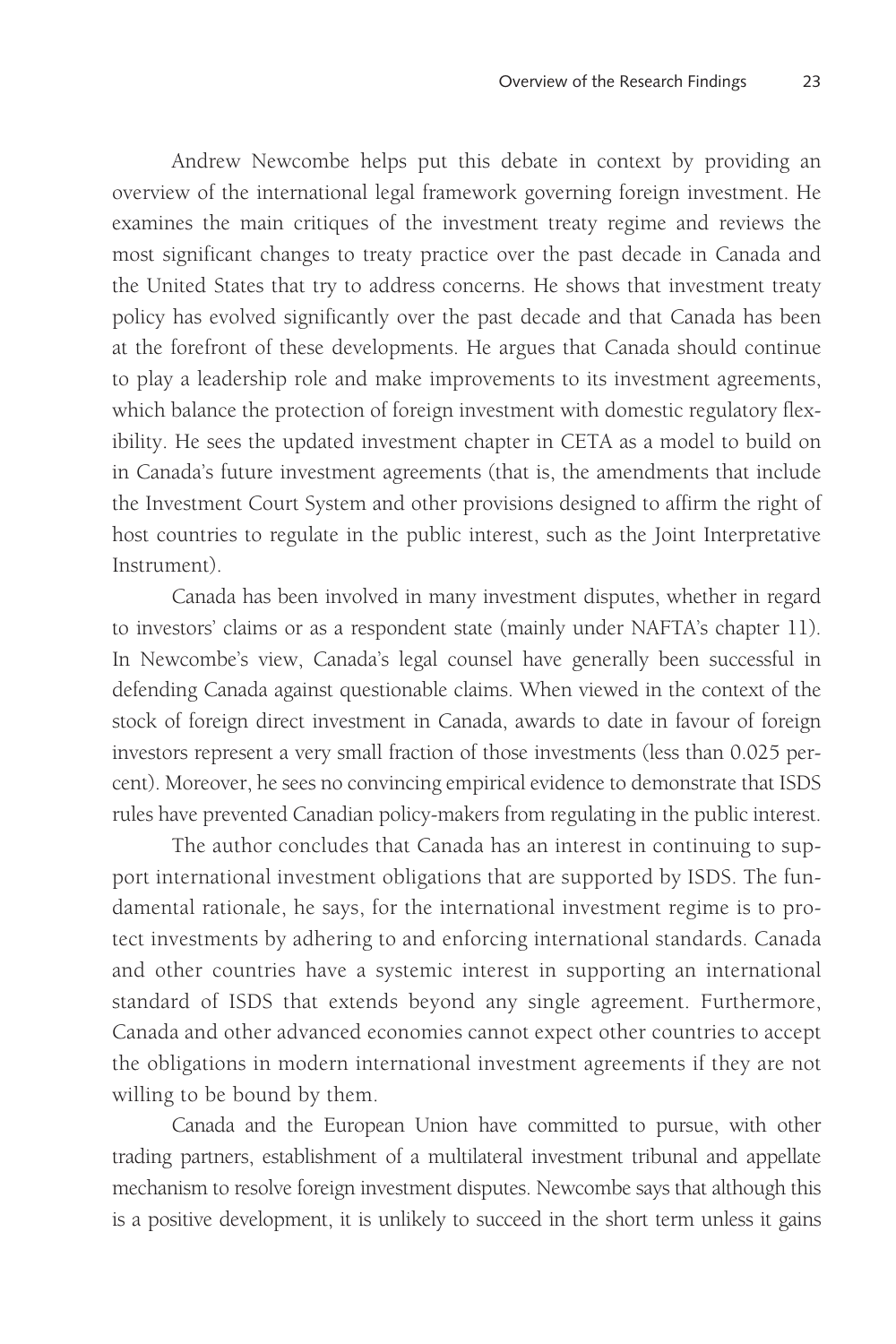the support of major economic powers, such as the United States and China, which is unlikely. Thus, he says, even though a comprehensive multilateral investment framework to replace the current regime of thousands of agreements clearly would be more efficient and effective, it should be a long-term goal, not a short-term priority.

### **Practitioner Perspectives on Canadian Trade**

CONSTRUCTIVE DISCUSSIONS ABOUT HOW BEST TO REDESIGN CANADA'S TRADE POLICIES<br>
necessarily extend beyond the halls of government and academia, motivating our desire to assemble various practitioner perspectives. The contributors to this part represent business, labour, industry associations and nongovernmental organizations. Many of their recommendations are in line with suggestions elsewhere in the volume. For instance, there is consensus that Canada's trade performance has been disappointing thus far in the twenty-first century, and that a concerted effort is required to address this situation. Several authors urge Canada to move quickly to implement what is possible from CETA and the TPP — large trade deals that, as we write, are formally concluded but still outstanding — and to make progress on trade talks with important emerging economies, particularly China and India. Jim Stanford, however, challenges this view that implementing more trade agreements will necessarily benefit Canadians and Canadian companies. In addition, authors in this part stress several needs: to simplify regulatory procedures and tariffs; for government to better promote its existing trade support programs; and for Canadian policy to ultimately encourage the growth of firms rather than, in effect, rewarding firms for staying small. The final three commentaries consider Canadian trade in a broader global context, where trade policy now must take account of environmental concerns and address the imperative of achieving more inclusive growth.

#### **How Business Can Help Free Trade**

#### *Perrin Beatty and Cam Vidler*

Leading off the business perspectives, Perrin Beatty and Cam Vidler argue that the rise of new trade centres in emerging markets has shifted global power and made it harder to achieve global cooperation on trade issues. Relying on governments alone to liberalize trade will not work. Businesses have a key role to play in shaping the trade policy agenda and in effectively communicating the gains of free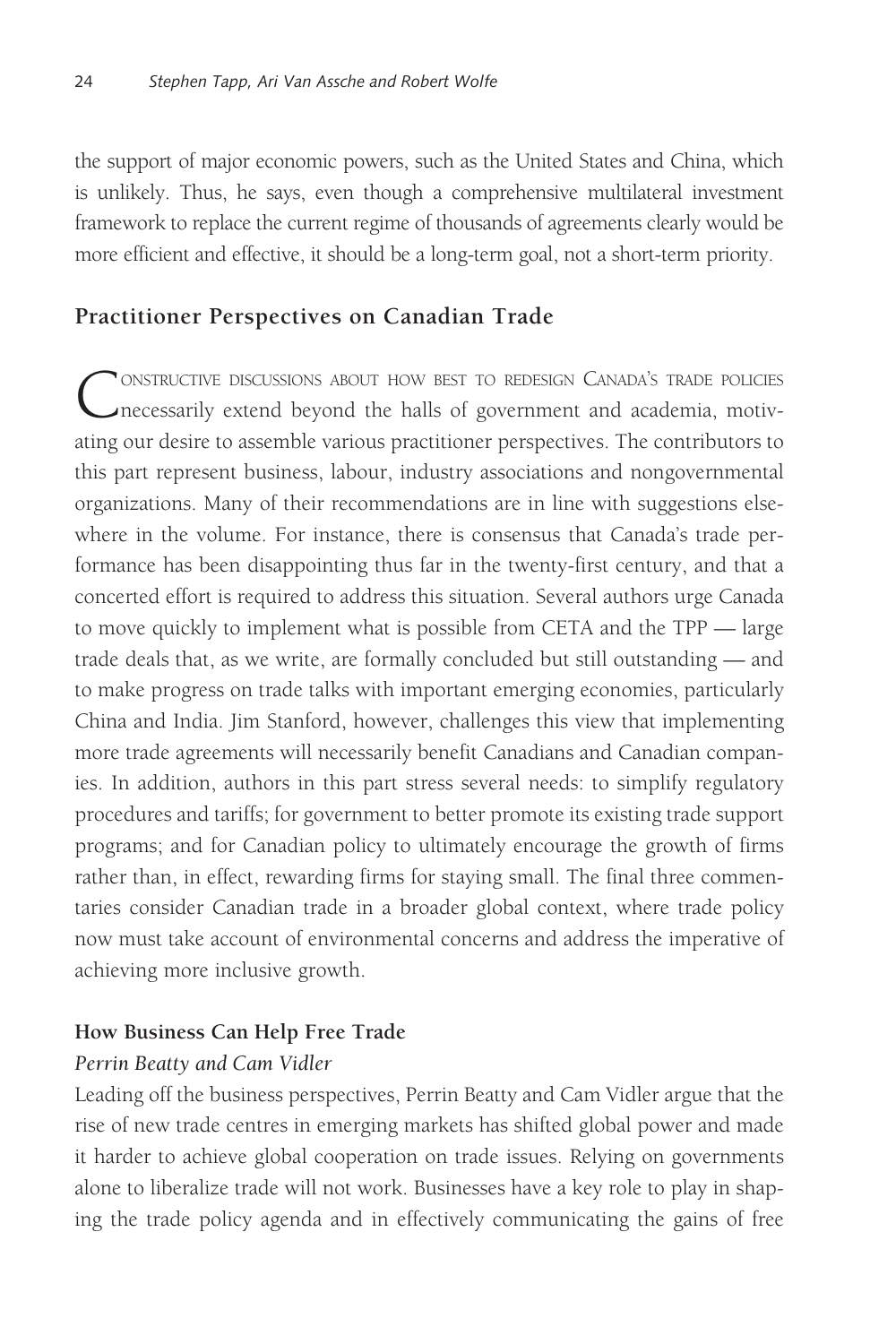trade for consumers, workers and entrepreneurs. They say that business groups like the B20 Coalition and the World Economic Forum need to strengthen ties with their foreign counterparts and adopt a multipronged approach to target various pressure points in today's increasingly fragmented trade policy regime.

Beatty and Vidler offer three lessons for the business community. First, freer global trade will not be achieved in one big bang. Businesses must work incrementally at all levels. They should not give up on the multilateral trade system, but they cannot afford to put all their eggs in the WTO basket. A regional approach to trade negotiations seems to be here to stay. At the same time, much can also be done outside traditional trade negotiations, in forums such as the G-20 and in national capitals around the world.

Second, inclusiveness matters. The rise of new trade powers means that industry groups in OECD countries have to forge new partnerships with their counterparts in emerging markets and work with them to build a common vision.

Third, trade cannot be addressed in isolation. Businesses have to ensure that policies affecting trade — in areas such as energy, climate change, product safety and privacy — are effective and better coordinated. Half-measures or fragmented approaches will only engender public opposition, put companies at a competitive disadvantage and ultimately sap the will of countries to liberalize trade rules. Beatty and Vidler stress that maintaining positive momentum in the global trading system is an uphill battle, and that everyone needs to contribute. For Canada, especially — a middle economy highly exposed to cracks in the trading system — indifference is not an option.

#### **Canada's Global Firms and the Future of Trade Policy**

#### *John Manley and Brian Kingston*

John Manley and Brian Kingston say that an international commerce strategy that positions Canadian firms to take advantage of global markets is central to securing our long-term prosperity. They demonstrate that large firms are the main drivers of Canada's international trade, accounting for almost three-quarters of the total value of the country's goods exports in 2014.

The authors identify Canada's declining competitiveness in the US market as a key policy challenge. They note that, in 2015, for the first time in history, the goods trade between the United States and China exceeded Canada-US goods trade. To address this issue, they propose improving infrastructure at the border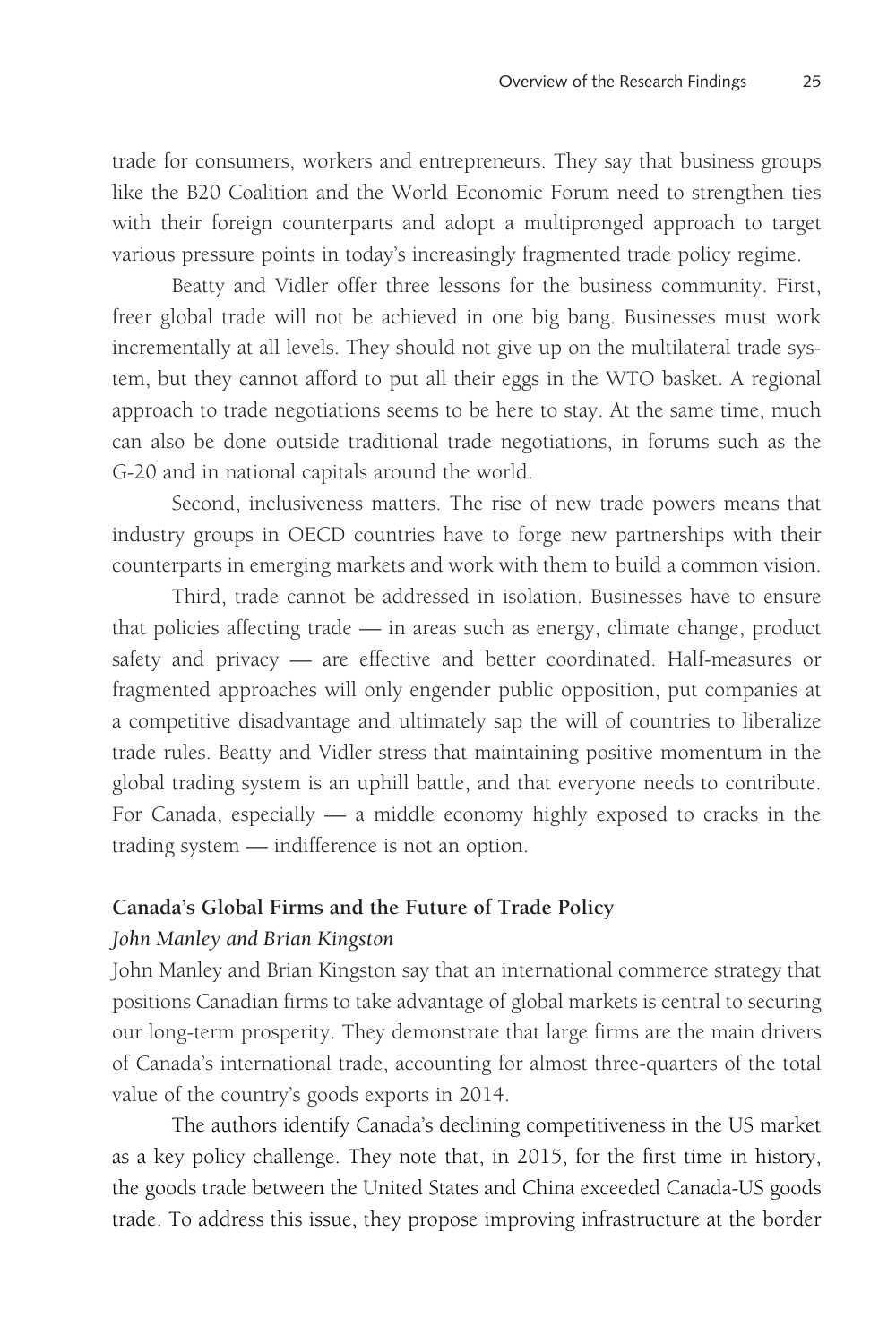and streamlining market access between the two countries by adopting a default policy of "align or explain" for Canada-US regulatory cooperation. This would allow Canada to maintain its own standards for health, safety and the environment in cases where the "national interest" justifies it.

Manley and Kingston call on Canada to implement what is possible from CETA and the TPP, to conclude the long-drawn-out talks with India and to eliminate our remaining tariffs unilaterally. They point out that Canada sends a smaller share of exports to emerging markets than do most other advanced economies, and they say we need to continue the efforts to diversify our trade. Perhaps the largest element missing from Canada's current trade strategy, they say, is a comprehensive plan to improve the country's engagement with China, a key part of which would be to officially launch bilateral trade talks.

#### **Small Business Traders in Canada**

#### *Ted Mallett*

Ted Mallett provides a perspective from Canadian SMEs, 10 percent of which are direct exporters of goods or services, and which collectively accounted for over a quarter of the value of Canada's goods exports in 2014. Mallett notes that because the fixed costs of international trade — such as the time required to learn about new markets or the effort needed to apply for government trade support programs — are often similar for both large and small firms, trade costs disproportionately restrain SME trade, particularly for small, lower-value shipments.

The author addresses the question of how federal government policy can encourage trade by Canadian SMEs. First, the government should undertake an economic impact assessment of its border fees, including a thorough review and consolidation of the overly complicated tariff classifications. This would make trading internationally easier for all Canadian firms, but particularly for SMEs and first-time traders. Second, it should waive the duties on small-value shipments. Some of these duties exceed the value of the product or service, rendering such trades uneconomical and unnecessarily burdening the government, in exchange for little revenue. Third, it should try to fill information gaps. Firms need more clarity and consistency on customs procedures and costs before they trade. For example, the Canada Border Services Agency could devote more effort to making its website more accessible for SMEs and first-time traders. Finally, the government needs to design trade programs with SMEs' needs in mind and promote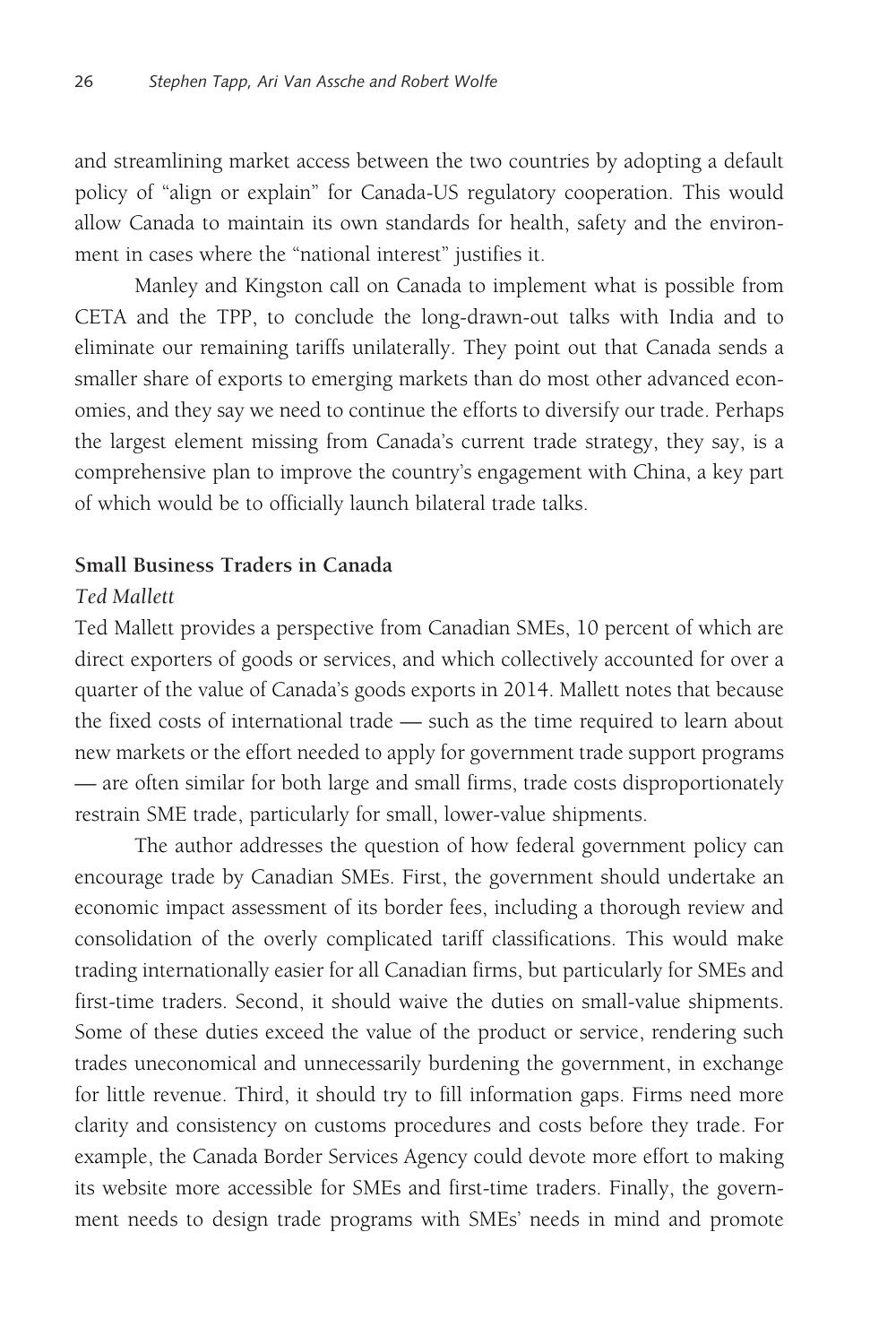them better. Most SMEs have limited awareness of and do not use programs that encourage trade.

At the same time, Mallett urges the government to maintain some of its more effective programs. These include the Regulatory Cooperation Council, which works with the United States to harmonize regulations; the Beyond the Border initiatives, which aim to streamline and simplify the cross-border movement of goods and people; and the one-for-one rule on regulation, whereby government must eliminate or modify an existing regulation before introducing a new one.

#### **How to Promote Smart Exporting among Canadian Companies**

#### *Bill Currie*

Bill Currie also examines the question of how the government can encourage trade, drawing his insights from interviews Deloitte conducted with 46 experienced Canadian exporters. Echoing Mallett's recommendation, Currie suggests actions to improve awareness of existing trade support programs. He points out that surprisingly few Canadian firms know about the various programs available, such as government supports, mentorship and networking opportunities. He says that governments and industry organizations must work together to improve the visibility and accessibility of these programs and consolidate the available information to reduce the confusion and burden for businesses seeking assistance.

Currie calls on government to structure business tax incentives around growth, not firm size. He says that many federal and provincial policies heavily favour small businesses: for example, by offering them a lower general corporate tax rate or more generous research and development tax credits, which can create a disincentive for businesses to grow. Replacing size-based qualification criteria with ones that reward growth would encourage more Canadian businesses to expand through exporting.

With the rapid growth of emerging economies, Currie says, Canada should continue to reduce its reliance on the US market and expand its linkages with other trading partners that are driving future growth. To that end, he agrees with other authors in this volume that Canada should implement what it can from outstanding trade deals and conclude agreements with emerging market countries such as India. He adds that post-agreement commercialization frameworks are essential to enable government to measure the performance of free trade deals and track progress toward specified targets.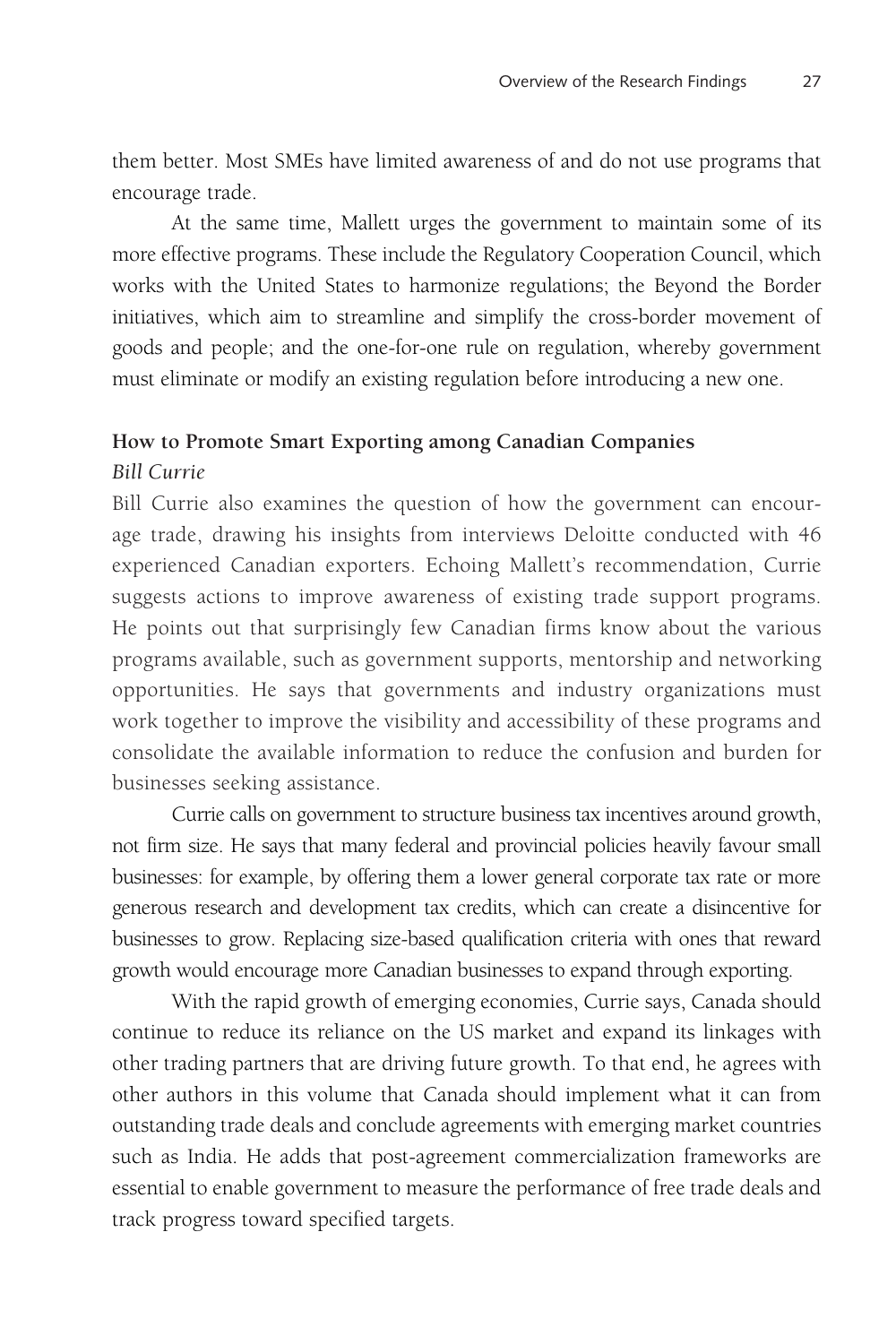# **The Supply Chain Echo and Its Effects on Canadian Businesses** *Joy Nott*

Joy Nott provides the perspective of an industry association. The Canadian Importers and Exporters Association (I.E. Canada) is particularly relevant to the operations of Canadian firms involved in GVCs. She stresses the need for the government to implement policies and procedures that make it easier for companies to do business in Canada and with Canada.

Much of the thinking on Canadian trade policy, Nott says, mistakenly presumes that the supply chain ends with customs clearance. In reality, even after the import has crossed the border, firms face a tangled web of regulations that can be overwhelming for many Canadian businesses that trade internationally. Canadian traders — who are increasingly importing in order to export technologically advanced goods and services — want policy-makers to mitigate the negative effects on business of the "supply chain echo," whereby trade policies, procedures and penalties can affect imports long after the goods have cleared customs and crossed borders. For example, the file on an import can be revisited many times after the actual import, often by many parties apart from the importer. Years afterwards, audits may be conducted, refund claims submitted and requests for further information made, and companies can owe the government money because of changes in the interpretation of customs policies. Having such "echoes" in its policy implementation increases uncertainty for Canadian firms and makes our country a less attractive location for doing business. In its approach to designing regulations and reducing red tape, Nott says, Canada should not necessarily seek fewer rules but should work toward simpler ones with more consistent outcomes. Such changes to Canada's policy thinking could significantly improve the global competitiveness of Canada's international traders in the business environment of the twenty-first century.

# **Is More Trade Liberalization the Remedy for Canada's Trade Woes?** *Jim Stanford*

Several commentators recommend further trade liberalization as a way to improve Canada's poor trade performance through enhanced market access abroad and increased competitive pressures at home. Jim Stanford agrees that Canada has a trade problem, but he offers a different diagnosis of its causes and proposes different policy priorities.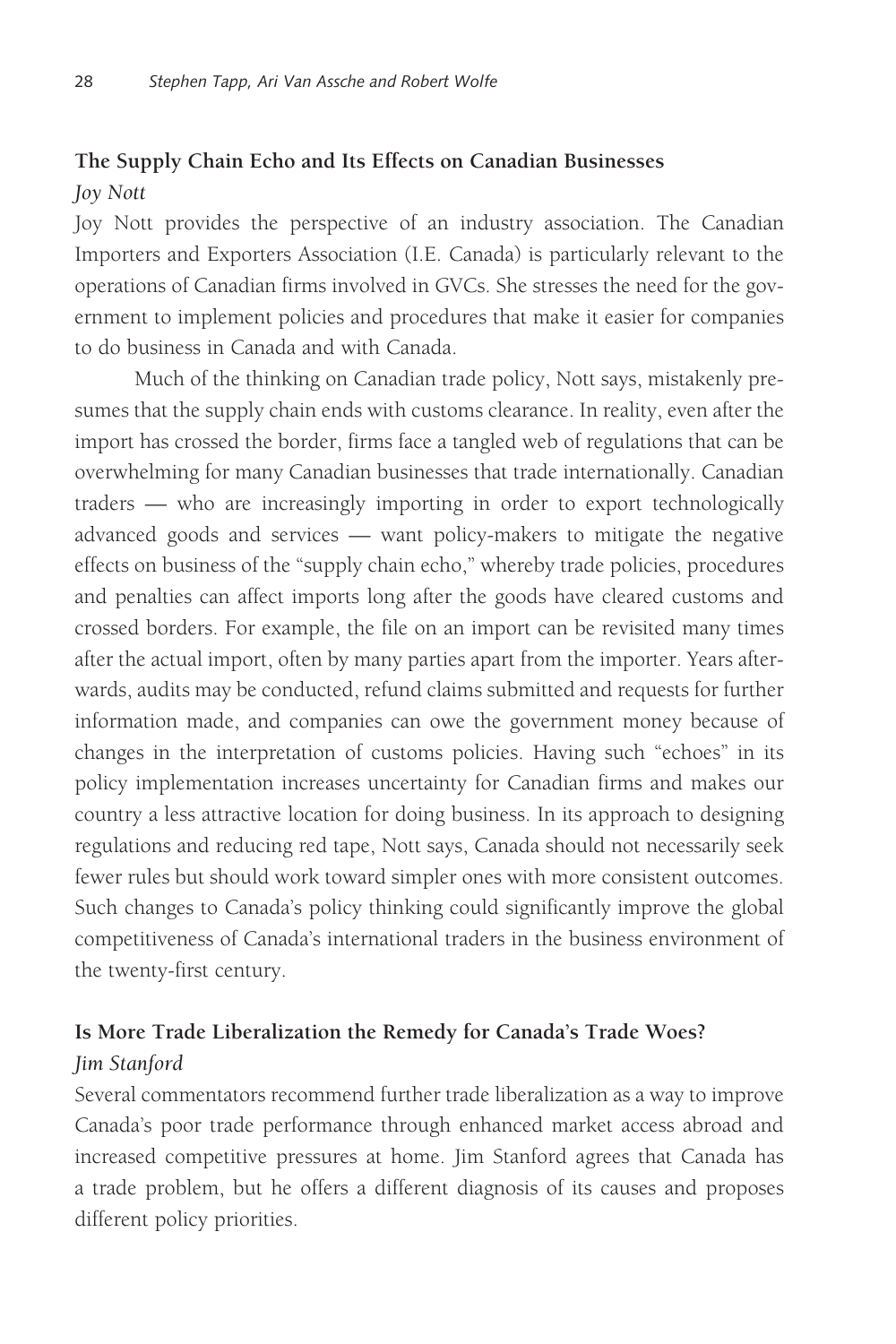Stanford points out that, since 2001, Canada has ranked a disappointing 33rd out of 34 OECD countries in real export growth. He views the deterioration in the quality of Canada's exports to be as troubling as the decline in their quantity. He is also disturbed by the shift in the composition of exports to primary sectors (agriculture, energy, mining and forestry) and away from "high-valueadded" sectors (automobiles, aerospace, industrial machinery and equipment, electronics and consumer products). Stanford attributes this shift not simply to higher commodity prices over this period but also partly to Canada's lack of international competitiveness in the high-value-added sectors related to its overvalued currency and to other underlying structural weaknesses. He is concerned about what he sees as a general failure to build a sufficient base of innovative, export-oriented businesses in Canada that sell value-added products and services that world markets demand.

Stanford notes that Canada's trade performance with its free trade agreement partners, particularly in manufactured goods, is worse than that with the rest of the world. Export growth has been slower with Canada's free trade partners than with other countries, but import growth has been faster. He acknowledges that the correlation between trade liberalization policies and poorer trade performance does not prove causation, but he argues that trade and investment liberalization probably has caused Canada more harm than good in the twenty-first century because of our lack of competitiveness in both cost and quality/innovation. Canadian firms have been unable to capitalize fully on a variety of new opportunities abroad, including those resulting from recent trade and investment deals. Yet those same deals have also exposed Canadian firms to increased foreign competition at home, which undermines rather than strengthens Canada's productive capacity when its firms are having difficulty meeting this global challenge.

Stanford therefore suggests that policy-makers shift their focus away from implementing more big trade deals and explore other ways to support the development and growth of globally oriented, innovative, technologically intensive firms in Canada. These firms need help to upgrade their activities and to project themselves more effectively onto the global stage. Government should help these firms to grow, rather than subsidizing small companies with perverse incentives such as lower tax rates, which discourage growth.

Stanford says that signing more free trade agreements might not be a magic bullet for Canada's trade woes, and Canada's trade policy community should be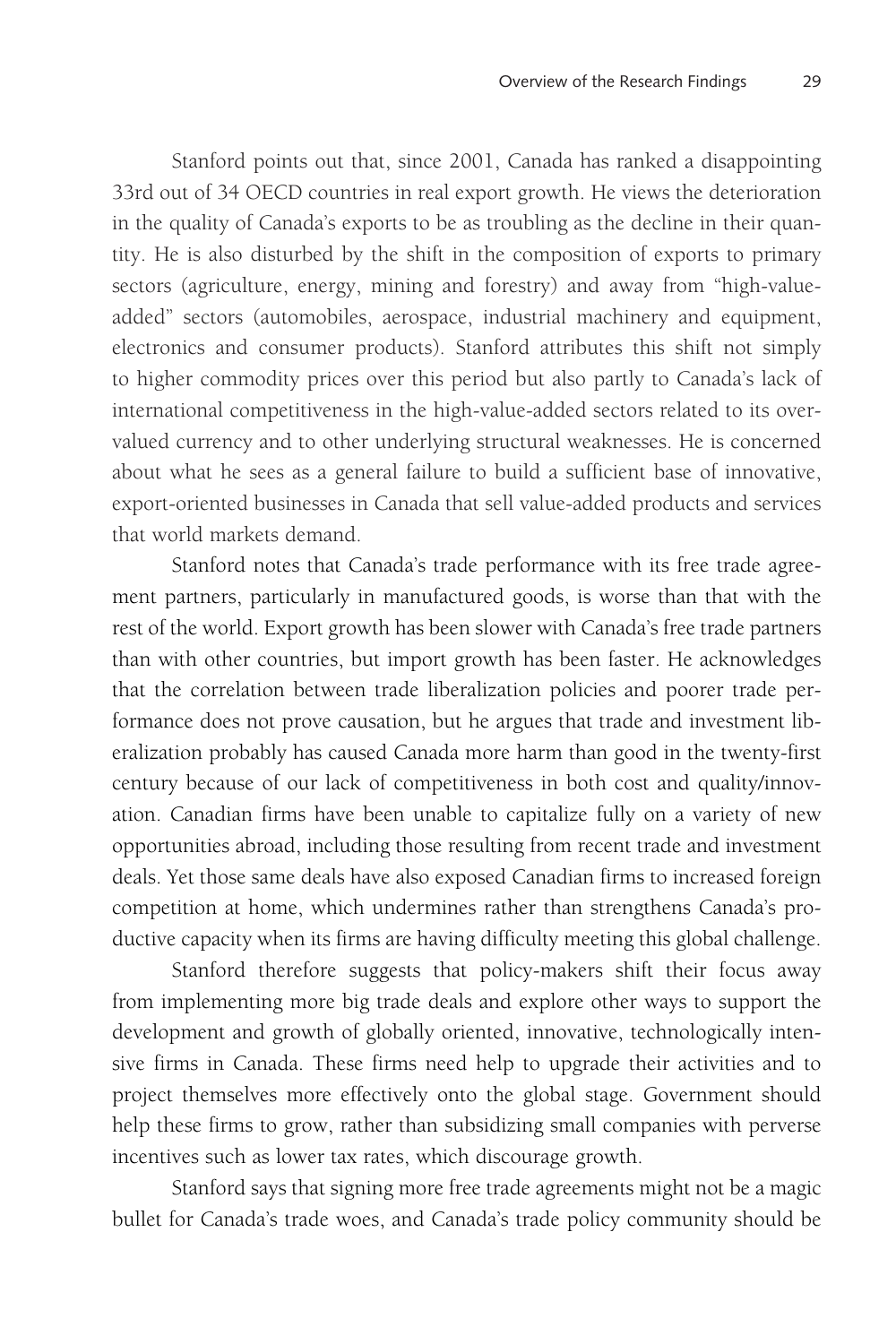more open to this possibility. He argues that the effects of these deals can be positive or negative, depending on their provisions, the trading partners involved and the readiness of Canadian industries to grow exports and attract mobile investment. Stanford concludes that, over the past decade, trade negotiations have probably done more harm than good to Canada's trade and foreign investment, and that actively pursuing more large trade and investment deals might make things worse.

#### **Trade and Sustainable Development**

#### *Scott Vaughan*

The quest for sustainable development, which is one of the most difficult policy challenges of our time, has important implications for the global trading system. Scott Vaughan describes how environmental concerns have become a part of international trade policy over the past two decades and discusses some implications for Canada. He says that properly crafted trade and environmental policies can work together to promote better outcomes and encourage sustainable development. As a trader of environmental goods and services, Canada has much to gain from concluding trade deals such as the Environmental Goods Agreement — an ongoing negotiation among several WTO members that seeks to liberalize trade in a broad range of environmental goods, such as renewable energy. More generally, Vaughan argues that strengthening the multilateral trading system is in Canada's long-term interest and could contribute to achieving the United Nations' Sustainable Development Goals. It will not be easy, he says, but Canada has the bureaucratic capacity and diplomatic skills to make a difference.

### **Inclusive Trade, Inclusive Development: Opportunities for Canadian Leadership** *Margaret Biggs*

Margaret Biggs re-examines Canada's approach to trade and development. She starts by describing how views of the links between trade and development — in Canada, in developing countries and in global trade discussions more generally are being recalibrated in response to global economic, political and social shifts. For instance, economic activity and power is shifting to developing economies. Technology and globalization are reorienting international trade and investment around GVCs. Advanced economies are increasingly turning their attention to "behind-the-border" issues like regulatory cooperation and investment rules. And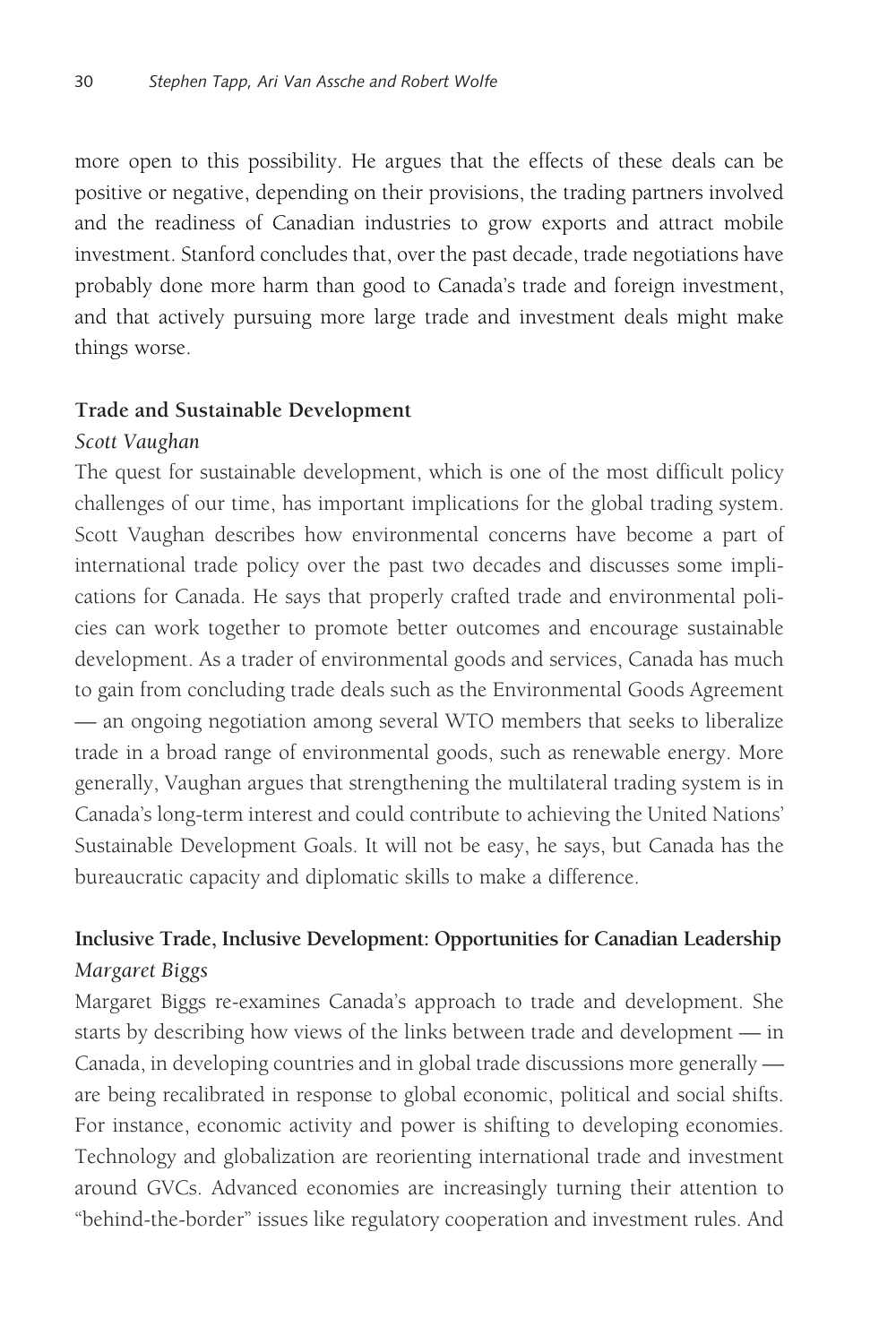there is a new emphasis on the need for more inclusive growth, particularly in political discussions in advanced economies. These shifts mean that how trade impacts development is no longer a marginal issue or one that pertains only to the needs of developing countries; instead, it is an essential part of promoting global growth, reducing poverty and protecting the future of the international trading system. It is therefore increasingly important to Canadian trade policy.

In her analysis of the implications of these trends Biggs identifies strategic opportunities for Canadian leadership. She argues that "inclusive trade" — trade that is inclusive of developing and emerging countries and that advances shared prosperity within countries — is now central to the future of the international trading system and to any conception of a progressive trade agenda for Canada. She concludes that Canada is well positioned to find creative ways to integrate trade and development for the benefit of developing and advanced economies. Canada should become a global leader on trade and investment facilitation; work to reinvigorate the multilateral system; prioritize inclusive trade in its development efforts; promote two-way trade and investment with developing economies; and ensure that its social policy architecture is sufficiently robust to support an internationally integrated and inclusive economy.

# **How Gender Affects SMEs' Participation in International Trade**

### *Arancha González*

Arancha González examines the gender dimensions of international trade and proposes policy reforms to connect more women-owned small businesses to global markets. She argues that improving the trade and performance of these businesses would offer better economic and social opportunities for women, increase growth prospects and result in a more equitable distribution of income.

The author highlights the striking disparities between men's and women's participation in trade. For instance, a recent survey of 20 developing countries reveals that only one in five businesses that trade internationally are owned or managed by a woman. She says that is not a reflection of women's preferences but a result of the unique constraints and challenges that women entrepreneurs face. These challenges include explicit regulatory biases, procedural obstacles and cultural biases that limit the time that women entrepreneurs have to work and their access to resources like financing, land, information and business networks — all of which make it easier to identify and seize business opportunities.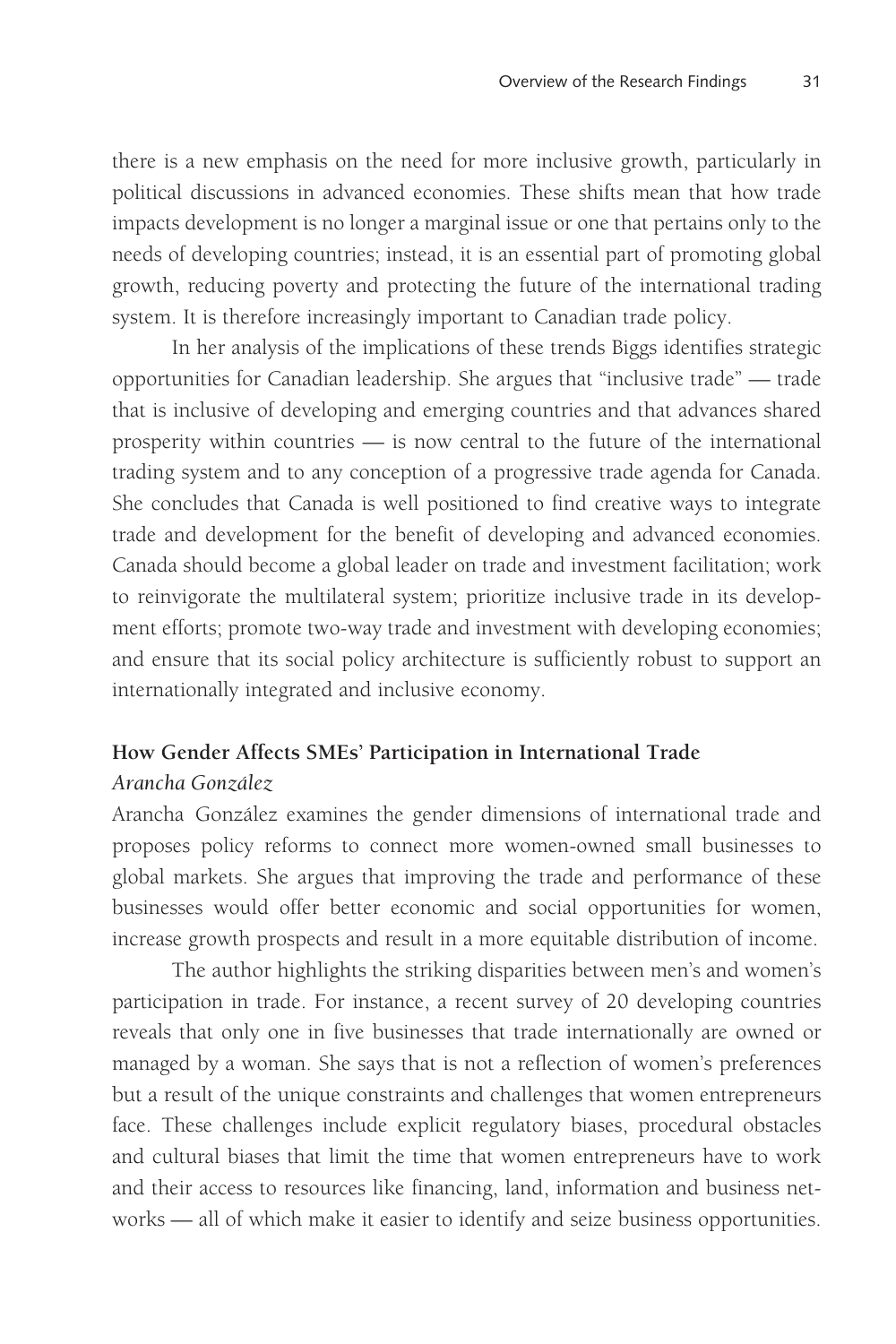González says that in order to establish a more enabling environment for inclusive trade, we must acknowledge that trade policies are not gender neutral, and then work to make the international trade system address the key challenges women face. For example, the conclusion of bilateral trade agreements with affected countries could be made conditional on removing legal discriminations against women's economic participation. Moreover, future trade agreements could include commitments that are crafted through a gender lens (as in the recent trade deal between Chile and Uruguay). The effect of trade and trade agreements on the advancement of women's economic empowerment should also be regularly examined, including in the WTO's Trade Policy Review Mechanism. Multilateral development assistance can also help build trade capacity and incorporate gender issues across its projects. González describes recent examples that include the SheTrades Initiative, which seeks to connect 1 million women entrepreneurs to global markets by 2020. Intergovernmental programs such as the United Nations' Sustainable Development Goals can help foster gender-related discussions and policy actions.

González says that now more than ever it is imperative that all actors work together to make equal economic opportunities a reality for men and for women. An equal and just society is a worthy goal; it is also smart economics. Removing the barriers that prevent women from fully participating in and benefiting from trade is in everyone's interests.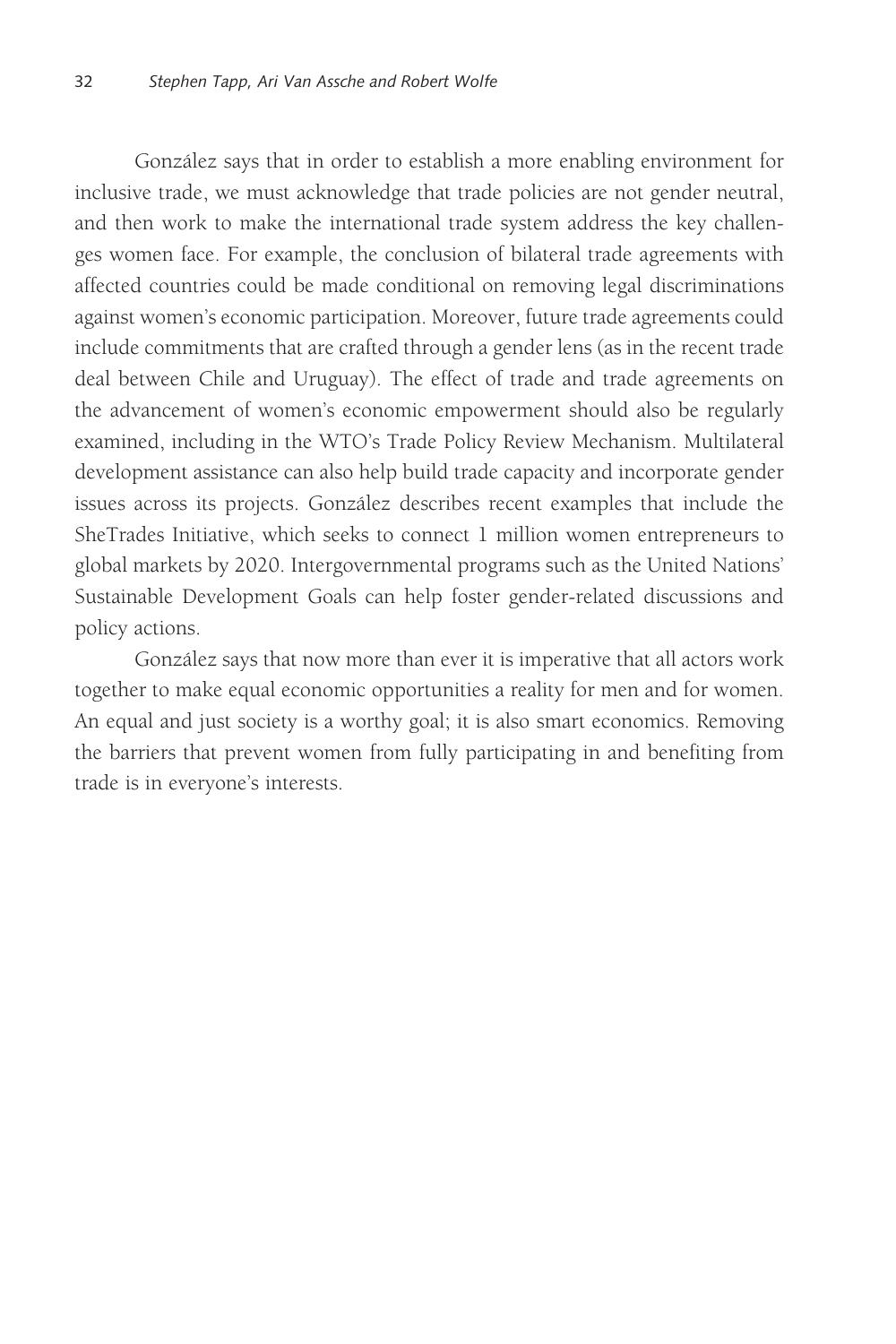# **Appendix: Summary of the Authors' Policy Recommendations**

| <b>Recommendations</b> |                                                                                                                                                                                                                                                                                                                                                                                                                                                                                                                                                                                                                                      | <b>Chapter references</b>                                                      |
|------------------------|--------------------------------------------------------------------------------------------------------------------------------------------------------------------------------------------------------------------------------------------------------------------------------------------------------------------------------------------------------------------------------------------------------------------------------------------------------------------------------------------------------------------------------------------------------------------------------------------------------------------------------------|--------------------------------------------------------------------------------|
| 1.                     | Maintain preferred market access to the United States<br>In the current context, prepare for a possible renegotiation of the<br>North American Free Trade Agreement (NAFTA), including assessing<br>what might be incorporated from the Trans-Pacific Partnership into a<br>renegotiated NAFTA; improve North American regulatory cooperation.                                                                                                                                                                                                                                                                                       | Currie; Manley and<br>Kingston; Moroz;<br>van der Marel: Wolfe                 |
| 2.                     | <b>Implement CETA</b><br>Implement the Comprehensive Economic and Trade Agreement (CETA)<br>with the European Union, with a postagreement framework to evaluate<br>progress toward specified targets.                                                                                                                                                                                                                                                                                                                                                                                                                                | Currie; Hoekman;<br>Manley and Kingston;<br>van der Marel                      |
|                        | 3. Engage emerging markets<br>Promote two-way trade and investment as well as learning by both<br>sides by formally launching bilateral trade talks with China; conclude<br>the Comprehensive Economic Partnership Agreement with India.                                                                                                                                                                                                                                                                                                                                                                                             | Biggs; Currie; Manley<br>and Kingston; Wolfe                                   |
| 4.                     | Promote inclusive trade and development<br>Implement the World Trade Organization's (WTO's) Trade Facilitation<br>Agreement and eventually expand these efforts to facilitate<br>investment; help developing countries build their trade capacity;<br>create a Canadian development finance institution of global scale and<br>ambition; regularly examine the effects of trade and trade agreements<br>on the advancement of women's economic empowerment (including<br>in the WTO's Trade Policy Review Mechanism); include commitments<br>crafted through a gender lens (gender chapters) in Canada's future<br>trade agreements. | Beatty and Vidler;<br>Biggs; Blanchard;<br>González                            |
| 5.                     | Strengthen the multilateral trade and investment system<br>Help develop a stronger multilateral trade system and new negotiating<br>agenda at the WTO; remain active in plurilateral negotiations for the<br>Trade in Services Agreement and the Environmental Goods Agreement;<br>build upon CETA's updated investment chapter for Canada's future<br>investment agreements, and promote a multilateral investment<br>framework as a long-term goal to promote and protect foreign<br>investment and resolve disputes.                                                                                                              | Biggs; Blanchard;<br>Hoekman;<br>Newcombe:<br>van der Marel;<br>Vaughan; Wolfe |
|                        | 6. Improve Canada's trade infrastructure<br>Make long-term investments in Canada's and North America's trade<br>infrastructure, including transportation and communication networks;<br>address domestic road congestion in major Canadian cities; increase<br>container port competitiveness; improve rail and air cargo capacity;<br>reduce high airport taxes and landing fees.                                                                                                                                                                                                                                                   | Roy; Van Assche                                                                |
| 7.                     | Address trade costs at the border<br>Reduce or eliminate remaining import tariffs in sectors beyond<br>manufacturing; assess the economic effects of Canadian border fees;<br>review and attempt to consolidate remaining tariff classifications;<br>provide clarity and consistency on customs procedures and costs.                                                                                                                                                                                                                                                                                                                | Blanchard; Mallett;<br>Moroz; Nott                                             |
|                        | 8. Better align regulations across borders<br>Create North American supply chain councils; continue the work of<br>the Canada-US Regulatory Cooperation Council (including considering<br>an "align or explain" default position for Canada on US regulations);<br>establish a Canada-EU regulatory cooperation forum in CETA; seek<br>not necessarily fewer rules and regulations, but rather clearer ones to<br>facilitate business compliance.                                                                                                                                                                                    | Hoekman; Lapham;<br>Mallett; Manley and<br>Kingston; Moroz; Nott               |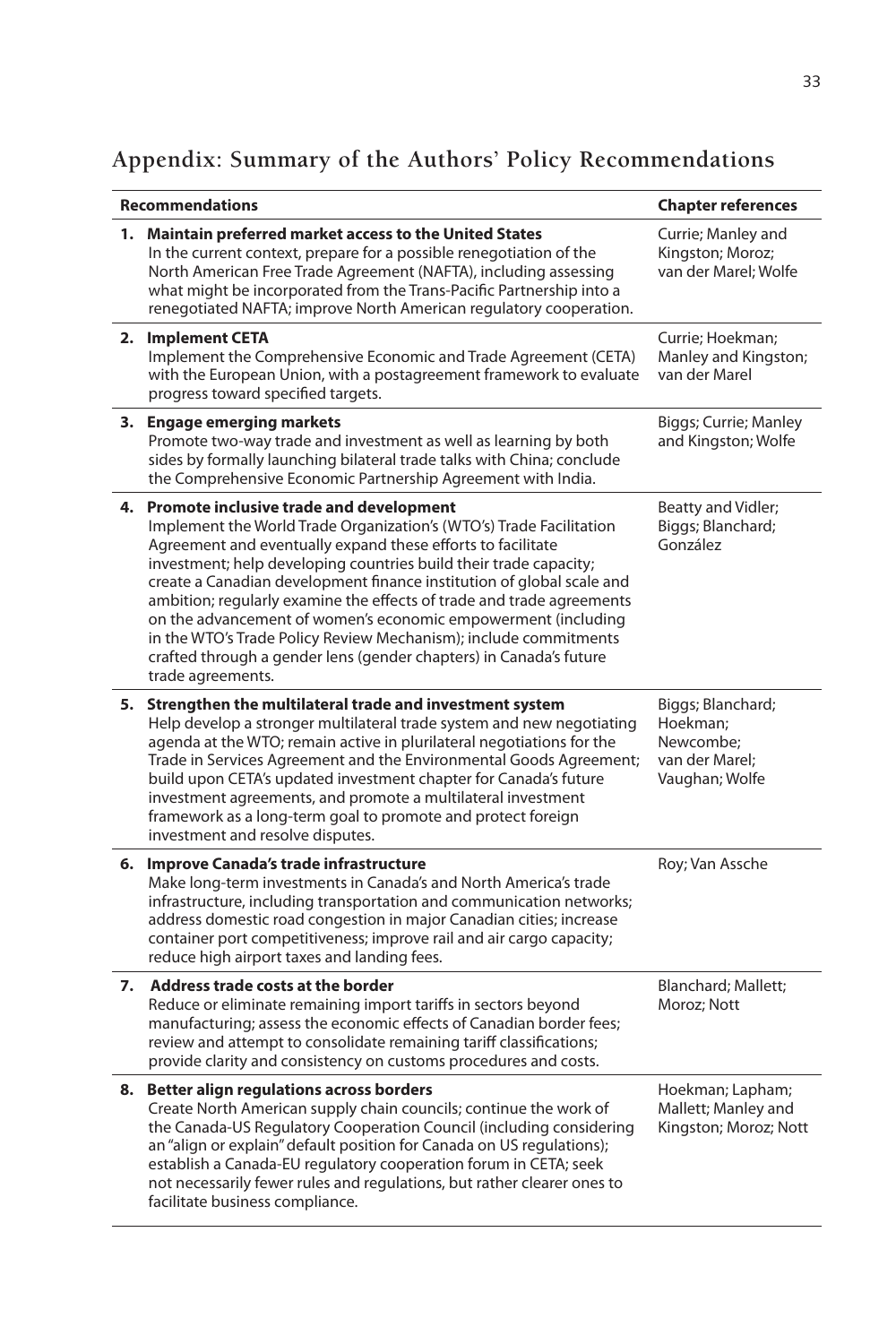# **Appendix (cont.)**

| <b>Recommendations</b> |                                                                                                                                                                                                                                                                                                                                                                                                                                                                                                                                                                                                                                                                                                                                                                                                                               | <b>Chapter references</b>                                                            |
|------------------------|-------------------------------------------------------------------------------------------------------------------------------------------------------------------------------------------------------------------------------------------------------------------------------------------------------------------------------------------------------------------------------------------------------------------------------------------------------------------------------------------------------------------------------------------------------------------------------------------------------------------------------------------------------------------------------------------------------------------------------------------------------------------------------------------------------------------------------|--------------------------------------------------------------------------------------|
|                        | 9. Enhance competition in networked service sectors<br>Reduce restrictions on inward foreign investment, particularly in<br>services sectors that are key inputs to the rest of the economy, such<br>as transportation, finance and telecoms; commit in international<br>agreements to lock in the services trade openness of the de facto<br>trading regime.                                                                                                                                                                                                                                                                                                                                                                                                                                                                 | Miroudot;<br>van der Marel                                                           |
|                        | 10. Encourage trade by small and medium-sized enterprises<br>Design and promote government trade support programs with the<br>needs of small and medium-sized enterprises (SMEs) in mind; help fill<br>information gaps with a dedicated government website for SMEs and<br>first-time traders that surveys foreign market conditions and helps<br>potential exporters make well-informed decisions based on their<br>circumstances; maintain effective trade commissioner services to act as<br>troubleshooters that help to resolve problems facing Canadian traders.                                                                                                                                                                                                                                                       | Mallett; Nott;<br>Sui and Tapp                                                       |
|                        | 11. Ensure that business taxation does not discourage growth<br>Review and consider replacing federal and provincial tax rates and<br>credits that unintentionally discourage the growth of SMEs.                                                                                                                                                                                                                                                                                                                                                                                                                                                                                                                                                                                                                             | Currie; Lapham;<br>Stanford                                                          |
|                        | 12. Facilitate online and technology-enabled trade<br>Raise Canada's low-value (de minimis) threshold exemption for<br>duty-free imports; expand partnerships between customs agencies<br>and online businesses to process goods faster at the border; better<br>integrate small businesses into trusted trader programs; bring the<br>postal system into mainstream trade policy discussions; develop<br>a technologically neutral financial services policy to support the<br>growth of digital payment systems; pursue international regulatory<br>cooperation on consumer protection laws; improve broadband access<br>across Canada, particularly in rural areas.                                                                                                                                                        | Ahmed and Melin;<br>Mallett                                                          |
|                        | 13. Strengthen labour market support programs<br>Strengthen Canada's employment insurance system as well as<br>skills development and (re)training policies to better support those<br>negatively affected by trade; facilitate the reallocation of resources<br>to their most productive uses; generally support an internationally<br>integrated and inclusive economy.                                                                                                                                                                                                                                                                                                                                                                                                                                                     | Biggs; De Backer and<br>Miroudot                                                     |
|                        | 14. Improve the collection, coverage and timeliness of trade-related<br><b>statistics</b><br>Make more disaggregated firm-level data easily and freely accessible<br>to researchers in a timely manner, and for longer historical periods, to<br>allow for a better understanding of Canadian international trade and<br>investment patterns; continue to improve sectoral, geographic and<br>historic details for foreign affiliate trade statistics; match employee-<br>employer data to improve understanding of how trade affects workers<br>and different parts of the wage and income distribution; encourage<br>Transport Canada to work with Statistics Canada to collect more<br>data on the investment and maintenance needs and performance of<br>Canada's ports, airports, bridges and other border entry points. | De Backer and<br>Miroudot; Lapham;<br>Koldyk, Quinn and<br>Evans; Roy;<br>Van Assche |